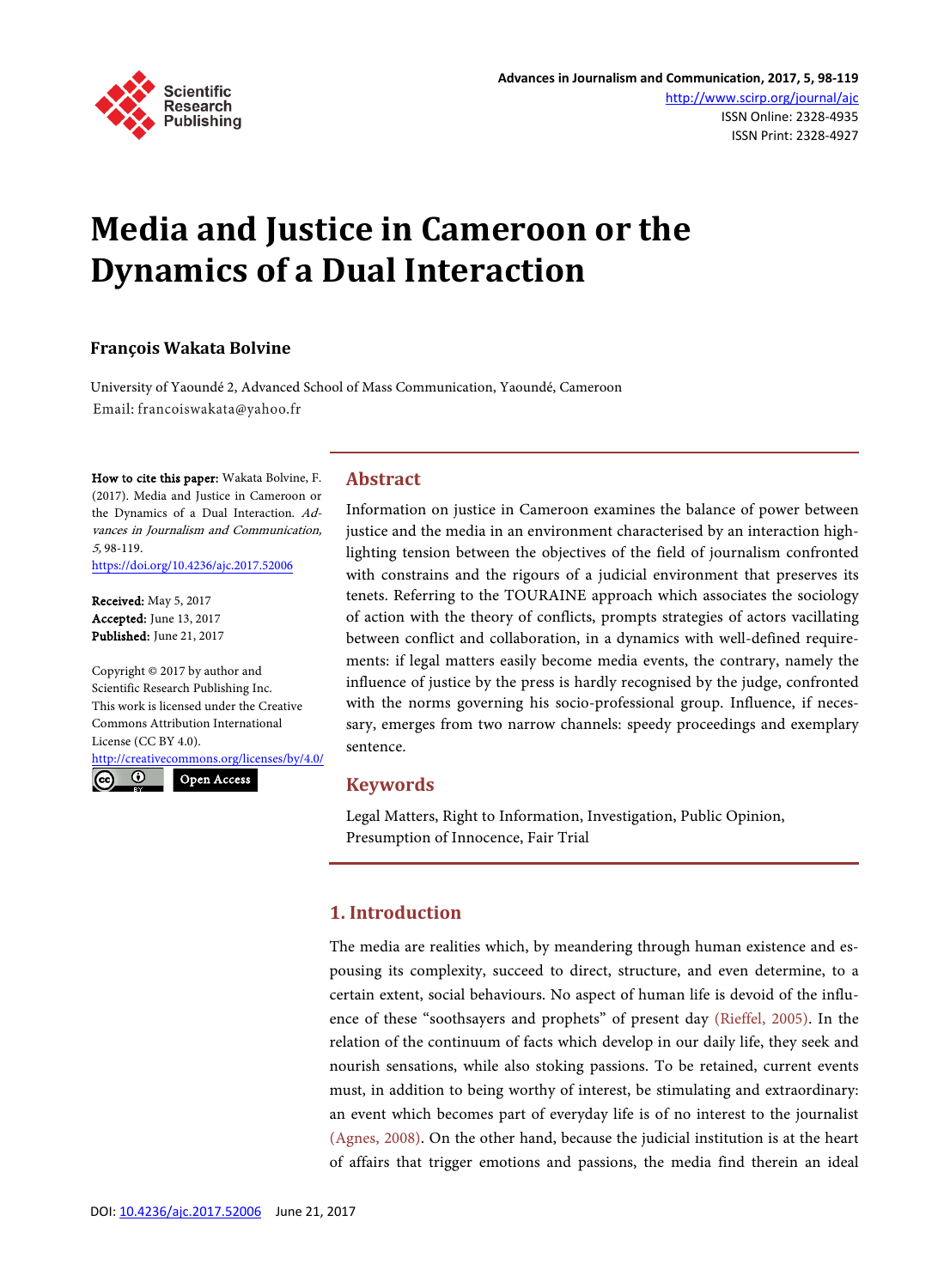source of inspiration<sup>1</sup>. As [Guillaume Mouralis \(2002\)](#page-21-1) rightfully points out, "a trial is an event that produces the event". Legal matters are thus part of an array of facts that polarize the attention of the media, due to the impact they create in society. This sometimes encourages journalists to "romanticise" facts in their reports to give them a more psychological and socio-political impact [\(Charon, 2007\).](#page-20-1)

Press and justice are sociological tools that converge on two basic points. On the one hand, they are autonomous counter-powers vis-à-vis the State [\(Ksikes,](#page-21-2)  [2012\)](#page-21-2) and, on the other, they are the only powers which grasp directly and immediately the true state of society. Thus, they are both compelled to give pride of place to truth and freedom in their respective approaches [\(Ksikes, 2012\).](#page-21-2) Media and justice are therefore axiological partners with similar attributes, with no formal boundaries between them (Nguegan [& Essono, 2015\).](#page-21-3) However, in this interaction each group is governed by specific rules and standards [\(Oberle,](#page-21-4) 2004). The respective "laws" of justice and the press put them at odds: if the publicity on judgements or pending cases is the fertile ground for journalists, early or even inaccurate reports or revelations on an on-going investigation are likely, either to expose the accused persons to an unfair judgement of the society or to make the quest of the truth by the judge more complex.

Granted, media-justice relationship has produced a prolific scientific literature<sup>2</sup>. But in the specific context of Cameroon, this field of research is still almost unexplored, especially with regard to a possible mutual influence [\(Nguegan](#page-21-3) & [Essono, 2015\).](#page-21-3) Even in the French speaking field of research, the interest on topics relating to the influence of media on judicial decisions, with the objective to assess the influence the information provided by the press may have during the trial on the members of jury dates back to some twenty years [\(Coppola, 2007\).](#page-20-2)  Researchers in the field of experimental social psychology have in effect embarked on throwing light on legal professionals about the fragile and fallible nature of their institution (Bertone, 2007). However, this topic has been of concern over more than fifty years for the Anglo-saxons, particularly Americans to the extent that on the one hand, the Supreme Court has cancelled many legal decisions, arguing that the pre-trial media campaign has jeopardised the possibility of fair trials and, on the other hand, that the American Bar Association has established the categories of information whose publication before or during trial is deemed extremely detrimental to the accused person<sup>3</sup>. Experimental-based studies of "pretrial publicity" on judicial decisions have notably shown that pre-trial publicity contribute to the making of *prior judgement*, making almost unrealistic the right of the accused to a fair and equitable trial, which best de-

<sup>1</sup> Especially as the journalist is always looking for what will "surprise the reader" [\(Agnes, 2008\).](#page-20-0)

<sup>2</sup> Especially since the 1960s in North American countries and the 1990s in Europe. On this topic refer to the study by [Vincent Coppola \(2007\).](#page-20-2)

<sup>&</sup>lt;sup>3</sup>The criminal record of the defendant; the character or the reputation of the defendant, the existence of confession or any statement by the defendant (or the refusal to provide one; the performance in various examinations or tests (or the refusal to take them); the possibility of negotiation with the State Prosecutor to mitigate the seriousness of charges (to plead guilty); any opinion on the guilt or the innocence of the defendant or the acceptability of testimonies.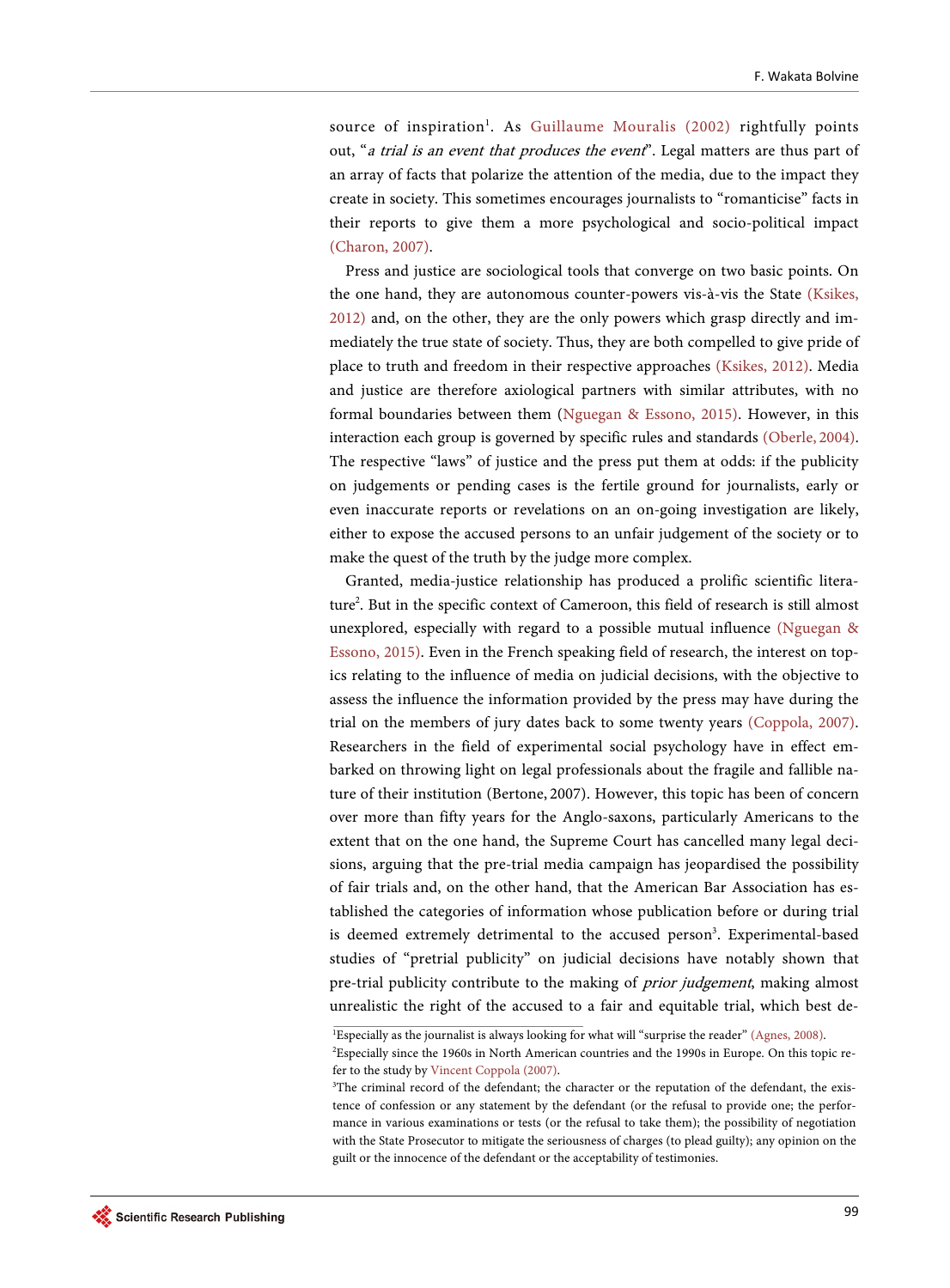termines the pre-trial verdict [\(Coppola, 2007\).](#page-20-2)

Taking a different stand, Coppola shifts the paradigm by focussing, not on the information reported in the press, but rather on processes by which some representations of the accused persons are exposed; he purports that they are not alien to the idea of the reader, likely juror, could have on the guilt of the accused person. Since the jury system is not admitted in the Cameroon judicial system, American studies and even all those referring to this category of stakeholders of the judicial system, could not justify a valid conclusion on the influence of media on justice in Cameroon. It is precisely on this distinction that our study is relevant. Consequently, judges in Cameroon, made sacred by the dogma of absolute neutrality and the denial of any outside interference in proceedings—but as human beings sensitive as members of jury and working in permanent interaction with other stakeholders in the society—could they not be open to the influence of media, given that they are supposed to rely on the law and their conscience to rule on matters<sup>4</sup>? Even as this intimate conviction is also a construct based on a variety of factors, just as the information published by the press [\(Truche, 1995\).](#page-21-5)

This questioning is based on the observation of highly-publicised judicial cases in Cameroon [\(Eba'a, 2010\).](#page-20-3) Judicial procedures, from the level of the judicial police to the court decision, since the 1990s, have become topical media issues in a particular socio-political context on a background of superposition of the political and judicial authorities: the return and consolidation of democracy, where accountability is more and more prominent in politics or in the interest of citizens who require that the behaviours of their leaders are beyond reproach. In this regard, the pronouncement of the President of the Republic is weighty in particular and symbolizes the setting in motion of the so-called "clean hands" campaign, when he declared, on July 21, 2006, during the Congress of his party that: "white colar thieves must be held accountable". A determination reiterated in his address to the nation on 31 December 2009.

It is from this moment that the political and judicial operation to sanitize public management embarked on a few years earlier takes a particular twist with the highly publicised arrests of many personalities<sup>5</sup>. In fact, judicial cases are becoming more and more recurrent, as judicial decisions fall in line with the political and media agenda, as if justice has been taken over by the media. This is why we have chosen to examine the relationship between the media and justice, which is responsible for settling legal disputes. We shall thus lay special emphasis on the areas that are sources of conflictuality between the two professions. This conflictual situation diametrically opposes the work of the journalist to that of the judge where their respective concerns and objectives diverge.

Our study is in line with what Jacques CAMMAILLE calls conflict of power between two institutions<sup>6</sup>, emphasizing the impacts of these legal matters on the



<sup>4</sup> Section 1 of the Penal Code.

<sup>5</sup> This is the case of personalities as Emmanuel Gérard Ondo Ndong, Urbain Olanguena Awono or even Gilles Roger Belinga.

<sup>6</sup> Quoted b[y Galembert & Thomas](#page-20-4) (2007).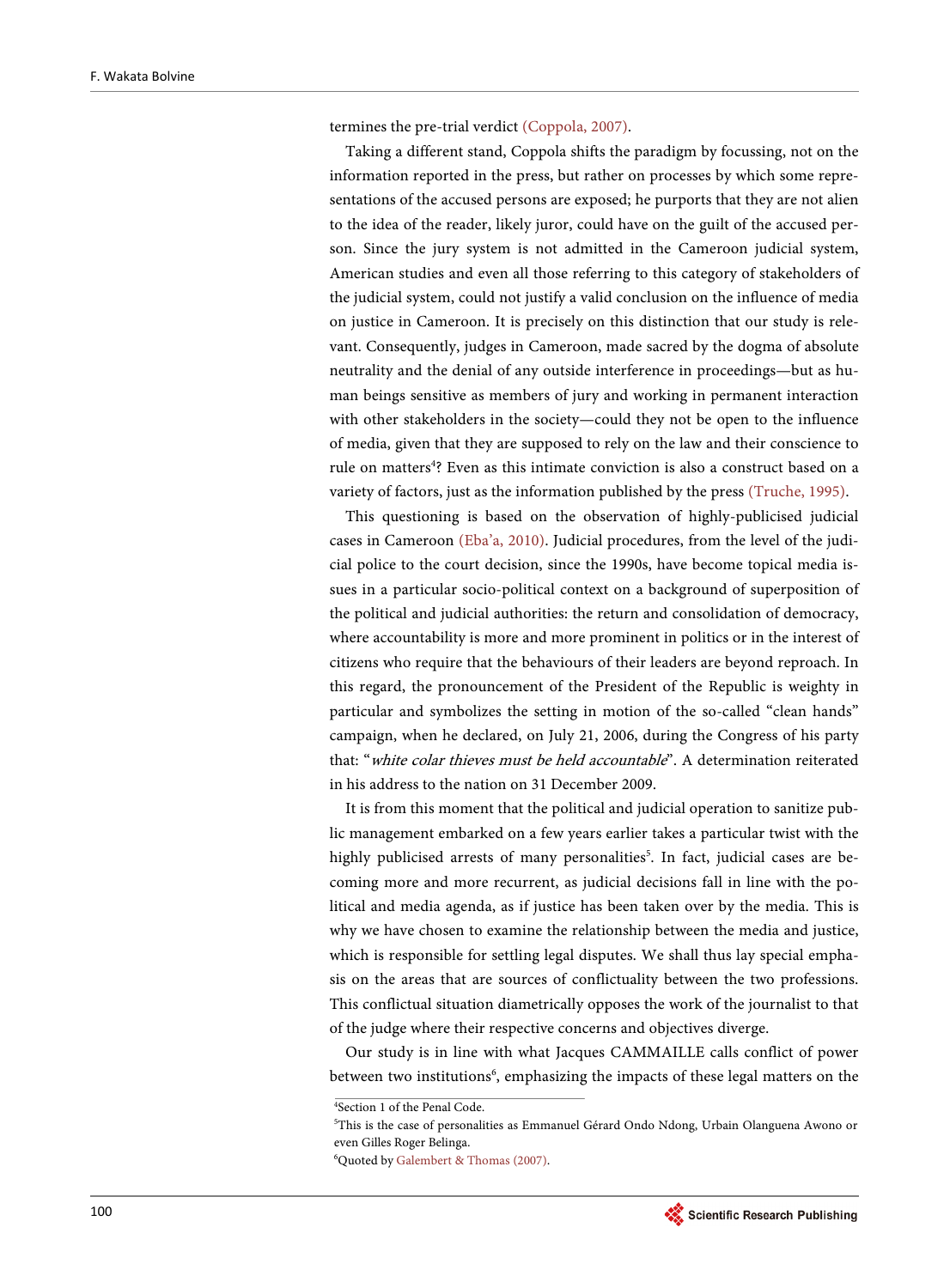public media environment, as they structure it in the flow of facts reported in the press. It also allows to review the modalities by which this media coverage influences instead of modify, the course of justice and the judicial agenda. In other words, the issue of knowing, on the one hand, what are the connotations of this recursive relationship in the Cameroonian context and, on the other hand, what does this lead to in the relations between the judge and the journalist as social actors engaged in a dynamic asymmetric power<sup>7</sup>? Indeed, we assume that the press is capable of influencing the judicial agenda in Cameroon, through two specific indicators: speedy proceedings and exemplary sentences.

Theoretically, the study draws inspiration from the contribution of TOURAINE, which is part of a sociology of the actor (actionalism) and a sociology of conflict (Montousse [& Renouard, 2002\),](#page-21-6) which considers society as a result of conflicts opposing collective actors, each participant (in the interaction) struggling to maximize his advantages. This approach considers individuals as actors contributing to social change, facing obstacles, aiming at objectives, more or less conscious of their responsibilities and their social position. In this perspective, sociology has as object the study of movement ("historicity") by which societies do not stop their construction, to self-transform by actions, conflicts, negotiations and compromises (Akoun [& Ansart, 1999\).](#page-20-5)

I posit that an asymmetric relation can be modified from the on-set, the one who is dominated or the least equipped actor in symbolic power (the journalist) striving to, consciously or unconsciously, subvert the dominance of the better-endowed in symbolic resources (the judge). In this confrontation, the journalist seems to be weakened: his identity is not clear and his profession is bereft of social prestige and specific boundaries [\(Ruellan, 2007\).](#page-21-7) In front of him, the judge has a strong identity and access to the corporation is very well organised by legislative and regulatory instruments. His prestige is well asserted in society. Moreover, he belongs to a corps that acts as repressive tool of the State, who has the monopoly of legitimate violence: by law it has the power to condemn the journalist, including by compelling him to break a professional taboo: revealing his sources<sup>8</sup>.

But the latter is able, by mobilizing public opinion, either to give to the judge a celebrity that flatters the narcissism each individual has, or to ruin his career as that of any individual in the social context. The fact that judges depend on the media to make their decisions known, seek their consent, play the game of "peopleisation" and of celebrity, or even fear journalist criticisms, is sign that positions are not established once for all when the rational stakeholders seek to take advantage of resources at their disposal to perpetuate or modify the balance of power in their favour<sup>9</sup>. The conflict underlying this interaction thus opposes, on

<sup>7</sup> The concept of power is understood here to mean "power over", that is, the capacity, within asymmetric social relationships, to have an influence on or to influence individuals. See François CHAZEL (1999).

<sup>8</sup> Section 50 of the Law No 90/052 of 29 December 1990 on the freedom of social communication.

<sup>&</sup>lt;sup>9</sup>In reference to the sociology of habitus by BOURDIEU. See [Montousse & Renouard](#page-21-6) (2002).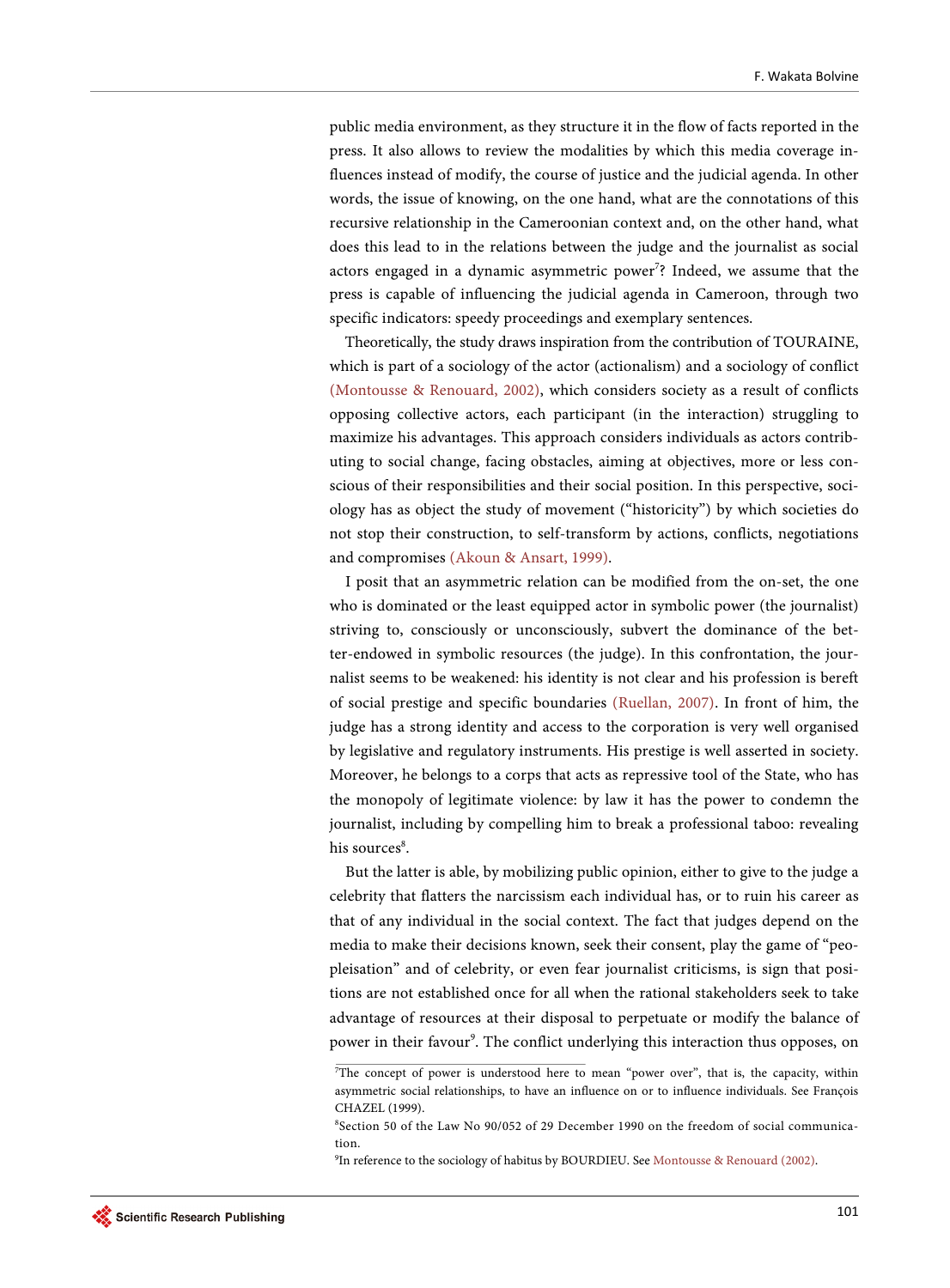the one hand, the coercive force of the law applied by the judge and, on the other, the approving/reproving force of the opinion mobilized by the journalist. The intervention of this third stakeholder would help to offset the asymmetry of the relationship in favour of the journalist.

At the methodological level, we have given privilege to the qualitative method by using, as a matter of priority for content analysis, scientific literature, texts of laws and decrees and interviews with Cameroonian law and press profession $als<sup>10</sup>$ .

For a coherent analysis, it will be necessary to review the historical trend of the media coverage of judicial affairs (I), before examining diverging points between the press and the judiciary (II), to finally study the complex collaborative links which regulate their relations and outline the logics that structures this reciprocal influence (III).

#### **2. Historical Relationships**

The registration of court judgements in the media agenda is characterised by a two-phase movement. At the beginning, journalism that was not yet a profession, with confines not defined-was invaded by actors from all the other fields of social activity [\(Ruellan, 2007\)](#page-21-7) wanted, whether consciously or not to make its ministry legitimate by coming out like the spoke-person of public opinion and transforming the latter into a forum for the administration of justice (1). Thus and though criticized on its foundations, it has given the impression of redoing in its own way and in conformity with its understanding the trials of which the decisions of the judge were nevertheless endowed with the force of res judicata (2).

## **2.1. From Clear Information to the Transformation of Public Opinion into Courtrooms**

It is the duty of pressmen to inform the public of what has taken place, by virtue of its importance or the axiological and political weight the news carries. In Pharaonic Egypt, the steles, the first information media, served as a means to communicate court decisions still held by the Pharaoh [\(Hamilton, 2006\)](#page-20-6) who, like the kings of England until the feudal period, was "The fountain of justice". In the Roman Empire, there were ways to make justice decisions known to the citizens. The authorities have always been concerned with "media reporting", in one way or another, on the decisions taken by persons empowered to judge, in particular for their dissuasive or preventive powers and, in fine, their usefulness for the organization of society. Later on, Medieval Italy put in place, despite the prevailing illiteracy, the avviso (notice) manuscript system, pasted on walls or

 $10100$  journalists were interviewed in 2013 (the partial processing of the data resulting from this collection led to the publication of, on the one hand, an article in 2016, on the three periods of Cameroonian journalism (see below, p. 11) and, on the other hand, a study to be published, on the logics of action of Cameroonian journalists from the perspective of the gap between the practice of their profession and the representation of this practice). 20 magistrates and 12 lawyers interviewed in March 2016 completed this survey population for the purpose of this study.

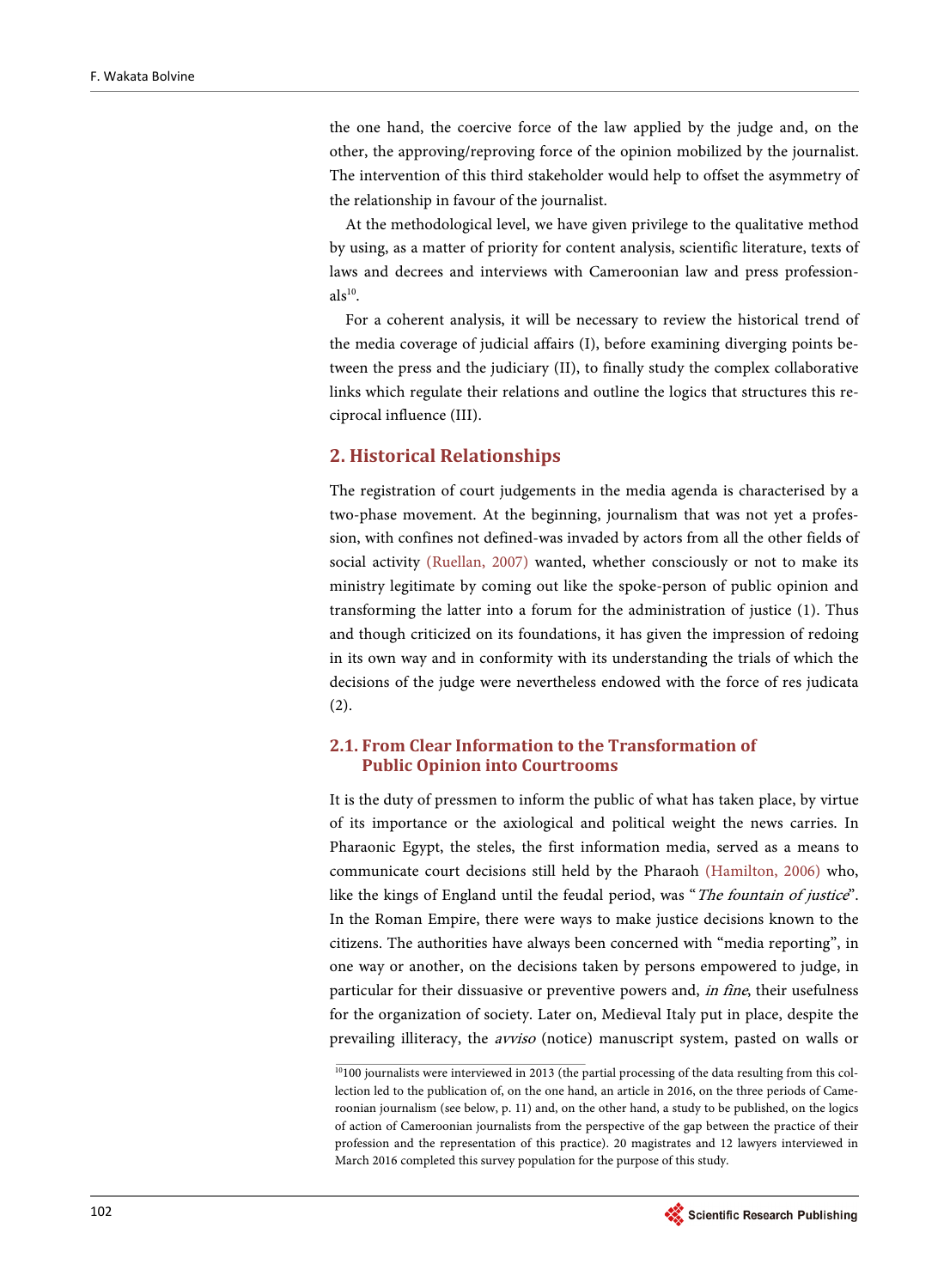distributed hand to hand and reflecting justice decisions as well as the opinion of the inhabitants of the city on political issues $11$ .

This thus explains why, from the birth of the press in early XVII<sup>th</sup> century, some journalists, taking advantage of the impact of justice decisions on society, particularly due to the fact that they at times concerned noblemen and other high profile personalities, rapidly specialised in legal reporting. Their role entailed not only reporting hearing proceedings, popularising a language hermetic to the average citizen, disseminating the little known procedures to the general public, but also giving extraordinary repercussions to cases by playing on the psychological effect of verdict passed<sup>12</sup>. From the period of the French revolution, the press publishing of judicial affairs led to the criticism of despotism and arbitrariness [\(Wahnich, 2010\).](#page-21-8) A good part of trials indeed took place outside the courts, turning public opinion into an arbitrator of major judicial affairs (Mazeau, 2010). [Keith Baker \(1993\)](#page-20-7) points out that public opinion, as a concept morphed into a "supreme court" before which the monarchy was compelled to appear. An interference of the public into justice, which will, to a certain extent, favour the birth and development of a form of press, specialized in judicial affairs, such as La Gazette des Tribunaux in 1777.

The history of the 1789 Revolution sufficiently explains the influence of public opinion in the course of judicial affairs by the media. In effect, journalists put pressure on the judge when supposed collusions between the judiciary and certain personalities could lead to their acquittal. The trial of Marquis de Favras, accused of having tried to help the king escape was thus largely influenced by the besieging of Chatelet by nearly ten thousand demonstrators who were threatening to kill the judge and Favras himself [\(Baker, 1993\).](#page-20-7) It was also the case with the trial of the Baron de Bezenval, accused of conspiracy and State treason, during which the growing influence of public opinion in the course of justice was highlighted by a lawyer at that time:

"The sitting of Chatelet for the trial of Baron de Bezenval, in which I have just taken part, will be a lasting memorable period in the annals of justice and in those of the revolution itself. This is the first time that the lawyer of a citizen is addressing both the magistrates and the people; appealing to the citizens and judges in turn, and seeking, at the same time, to bring together the opinion of some and the approval of others, because he wanted the judgement by the magistrates to become that of the people…" (Journal de Paris, 1790).

As hearings became public in 1792, journalists who spent several hours gathering facts and data in courts eventually considered their profession as a kind of magistracy (MAZEAU, 2010). Moreover, one can gather from these signs the birth of a concept which, over the years, has built momentum: that of show justice, and even the construction of the paradigm of "show trial" [\(Descamps,](#page-20-8) [2005\),](#page-20-8) considering the proliferation of publicised judicial affairs, given that journalists gradually become renown commentators of judicial skirmishes for

<sup>&</sup>lt;sup>11</sup>In [https://fr.wikipedia.org/wiki/Histoire\\_de\\_la\\_presse\\_écrite\\_en\\_France](https://fr.wikipedia.org/wiki/Histoire_de_la_presse_%C3%A9crite_en_France) (2017).

<sup>&</sup>lt;sup>12</sup>Just as the trial of Capitaine Dreyfus. Se[e https://fr.wikipedia.org/wiki/Affaire\\_Dreyfus](https://fr.wikipedia.org/wiki/Affaire_Dreyfus) (2015).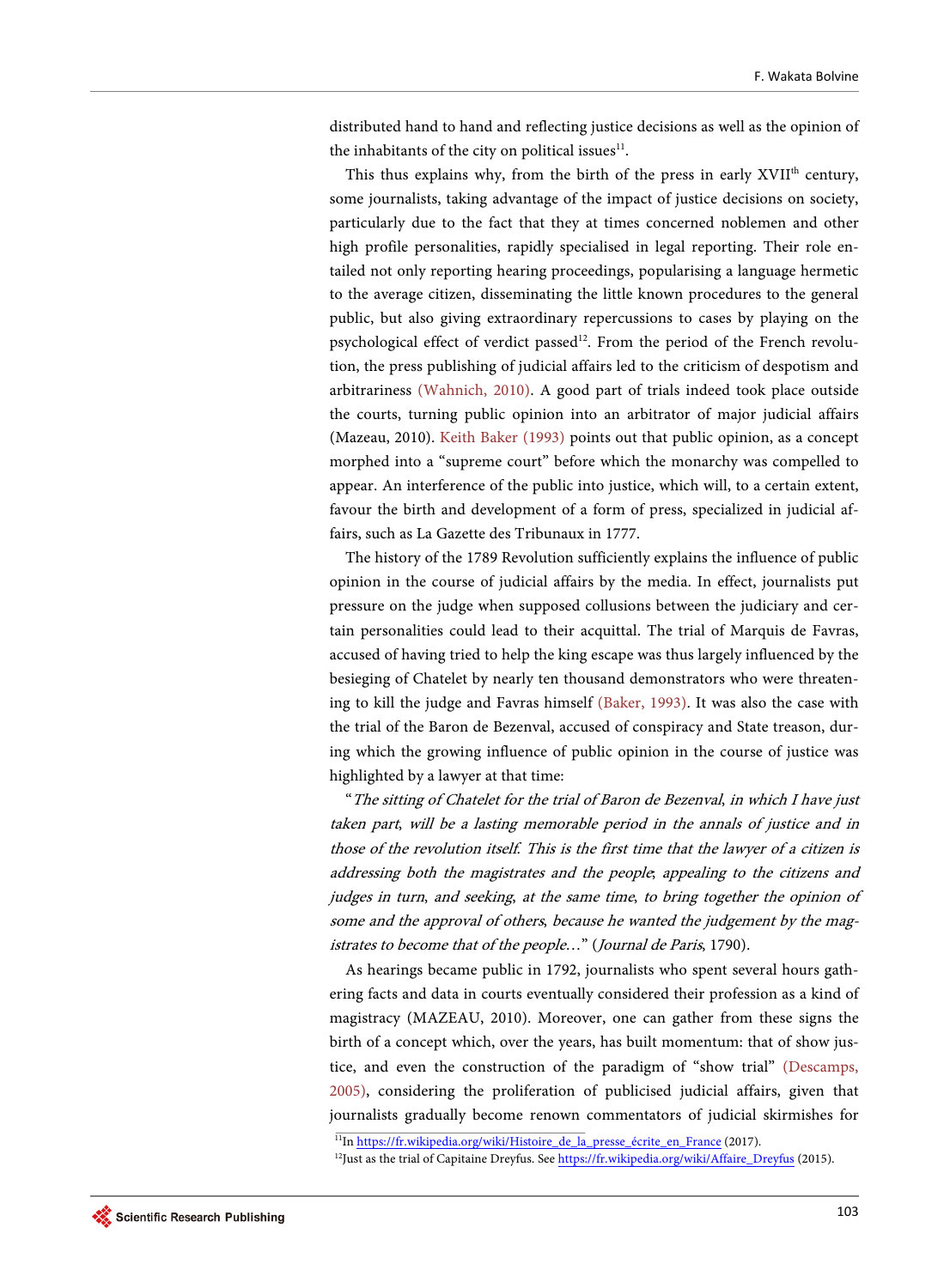their audience<sup>13</sup>.

### **2.2. Change from Information to the Comments on Judge's Decision**

From the faithful rendering of the decision by the judge, we have moved to comments on court decision. The trial of Dreyfus is testimony to this landmark evolution in France. The objective of the press is to trigger popular support to its position as to the judge's decision $14$ . The journalist, while informing, abandons the posture of neutrality (granted, food for thought within the profession) imposed by the reporting of strict information to move towards the expression of an opinion. In so doing, he is part of what [Garapon \(1994\)](#page-20-9) called the delocalisation of justice into the media.

In this game seemingly conflictual, the journalist seems on the one hand, to challenge the legitimate assumptions of the judge and, on the other, as an actor contributing to making sense, imposing his view on the judge<sup>15</sup>. The latter is less perceived as the representative of an institution or as the exponent of the law, vested with the prestige he draws from it, than as a mere stakeholder diminished by his inability to espouse the inclinations of an opinion deified by the press. In such a context, two forms of legitimacy are competing. On the one hand, that of the media, anxious to establish their legitimacy against a justice considered as failing in its fundamental mission. On the other hand, judges wishing to strengthen their own legitimacy by opposing, as a matter of principle, media coverage and going against public considerations, perceived as a simple doxa.

It is at this stage that the complexity is referred to in analyses concerning Cameroon, the environment impacting on the action of journalists and judges. Indeed, it is observed that media coverage of judicial decisions takes place in two phases. The first coincides with the period before the democratization process. The second since the 1990s. Prior to this decade, the monolithism characterizing the Cameroonian political society, the democratic institutions and standards are still to be consolidated. The control over the society by the leaders is absolute. The private press much more polemical cannot really prosper within such a context [\(Wakata Bolvine, 2016\).](#page-21-9) The 1962 ordinances, banned for two decades, the free expression by prohibiting any content questioning administrative and political authorities. In such a situation, information on judicial decisions is hardly visible, as the field of justice is almost considered as a sanctuary.

The 1990s saw the opening of public space through the liberalization of speech. The justice sector was no exception. The media coverage of court decisions was decisively polemical due to the systematic politicization of everything

<sup>&</sup>lt;sup>15</sup>Media being, in the words of Louis Althusser (1970), a State ideological tool.



<sup>&</sup>lt;sup>13</sup>These paradigms of spectacle justice or media lynching become concrete, particularly in the context of Operation Sparrowhawk, as narrated by one of its "victims", Mr Olanguena Awono, who denounces the use of justice and the press by political power [\(Olanguena Awono, 2016\).](#page-21-10) <sup>14</sup>In his article entitled "*J* accuse...!", published in the newspaper l'Aurore in 1898, Emile Zola rose up against the acquittal of Commander Esterhazi in the Dreyfus case. The result obtained will seem like the symbol of the power of the press at the service of the defence of a man and truth.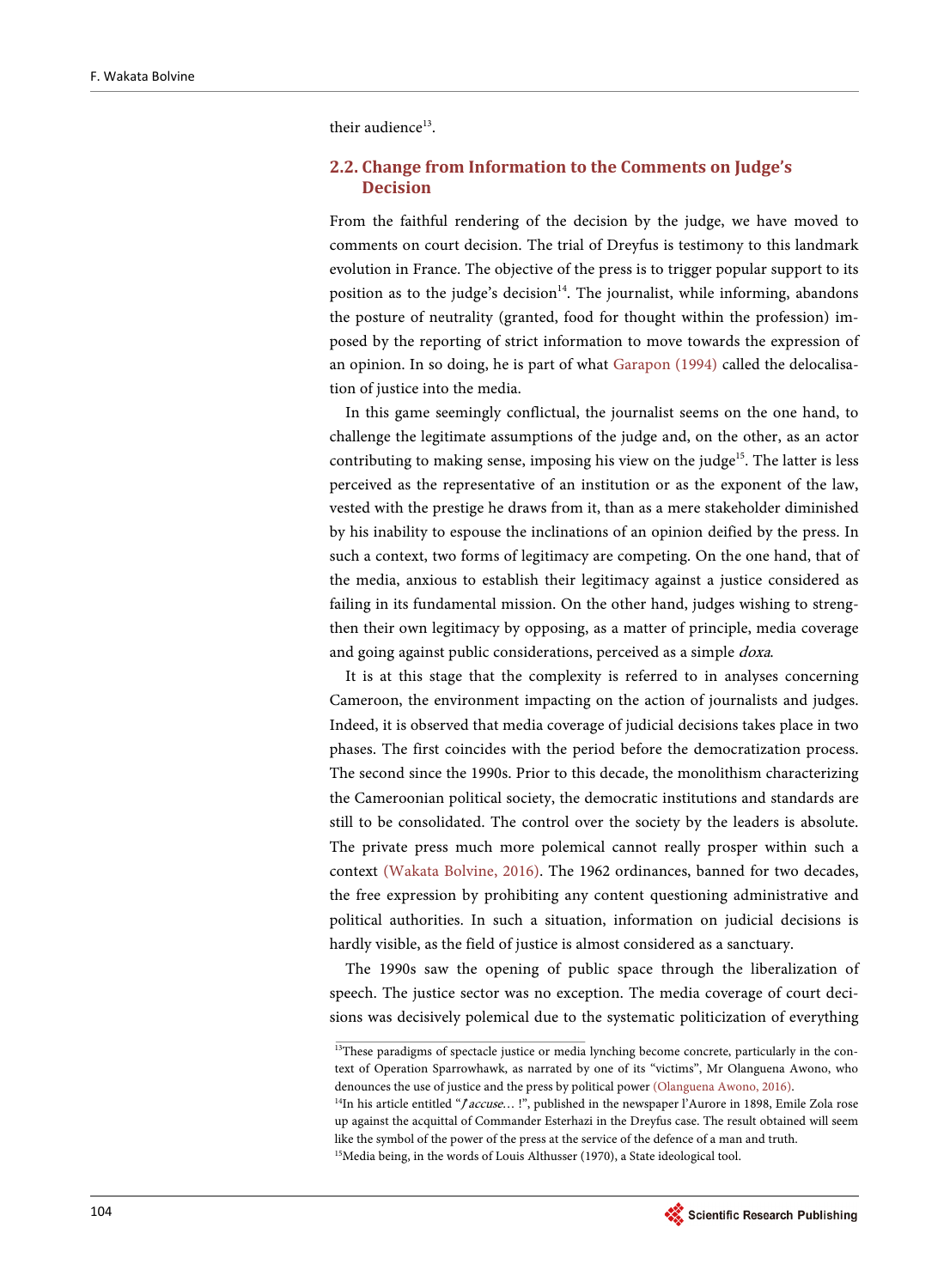that happened in society. [Claude Abe \(2006\)](#page-20-10) in addition, points out in the transition concurrent with the opening of the public space, paradigms of the decomposition and reconstruction of a Cameroonian society faced with crisis. Newspapers with a radical and extremist editorial policy took up the high profile judicial cases. This was the case in April 1990 with Jean Michel Tekam and Yondo Black Mandengue, holders of documents for the creation of a political party<sup>16</sup>. This new trend in the work of a journalist was backed by the wind of press liberalization, which the legislator ratified during the 1990 parliamentary session on freedoms $^{17}$ .

By this legislative step, the media world renewed its legal frameworks. The prior authorization system, which until then put the creation of a newspaper at the will of administrative and political authorities, was replaced by the declaration system. Press censorship was scrapped in 1996. The absolute protection of information source guaranteed expressis verbis in Article 50 of Law No. 90/052 of 19 December 1990 on the freedom of social communication is increasingly claimed by journalists who are also advocating the decriminalization of press offences, trying shrewdly to widen their margin of manoeuvre against the judge who, as per the law, has power to condemn them to prison sentences. Microphones and cameras got into courtrooms not only to relay the court proceedings but also to analyse and even comment on court decisions so as to bring out what they could have as coherence or incoherence, legitimacy or illegitimacy. So much so that one can wonder who, of the judge or the journalist, has the final word. This ability of the actor-journalist to construct a discourse or judgement on the other (the judge) confers on him a symbolic power, because he is able to guide the perception of opinion by calling for the approval or disapproval of the judge's action.

But in addition to the fact that the journalist involved in the judicial trend does not always have the necessary distance to set aside a judgement passed as res judicata, the course of the trial is guided by the principle of the right to fair trial and the presumption of innocence. It is precisely on this issue that many scandals broke out, like the publication in 2005 and in violation of the law, of lists of Cameroonian homosexuals by some newspapers. The trials and the sanctions imposed on slanderers helped to highlight the difference between the journalist and the judge.

# **3. Activity of Journalist** *vs* **the Office of the Judge**

Both the judge and the journalist claim to be at the service of truth and democracy. This is what, according to citizens, make their respective professional activities legitimate. However, in the quest for the truth, their methods and ultimate goals are divergent.

<sup>&</sup>lt;sup>16</sup>The first was forced into exile and Yondo Black, jailed with Henriette EKWE and Anicet Ekane. <sup>17</sup>It was during the December 1990 parliamentary session that most of the laws that recognized public freedoms in Cameroon were adopted.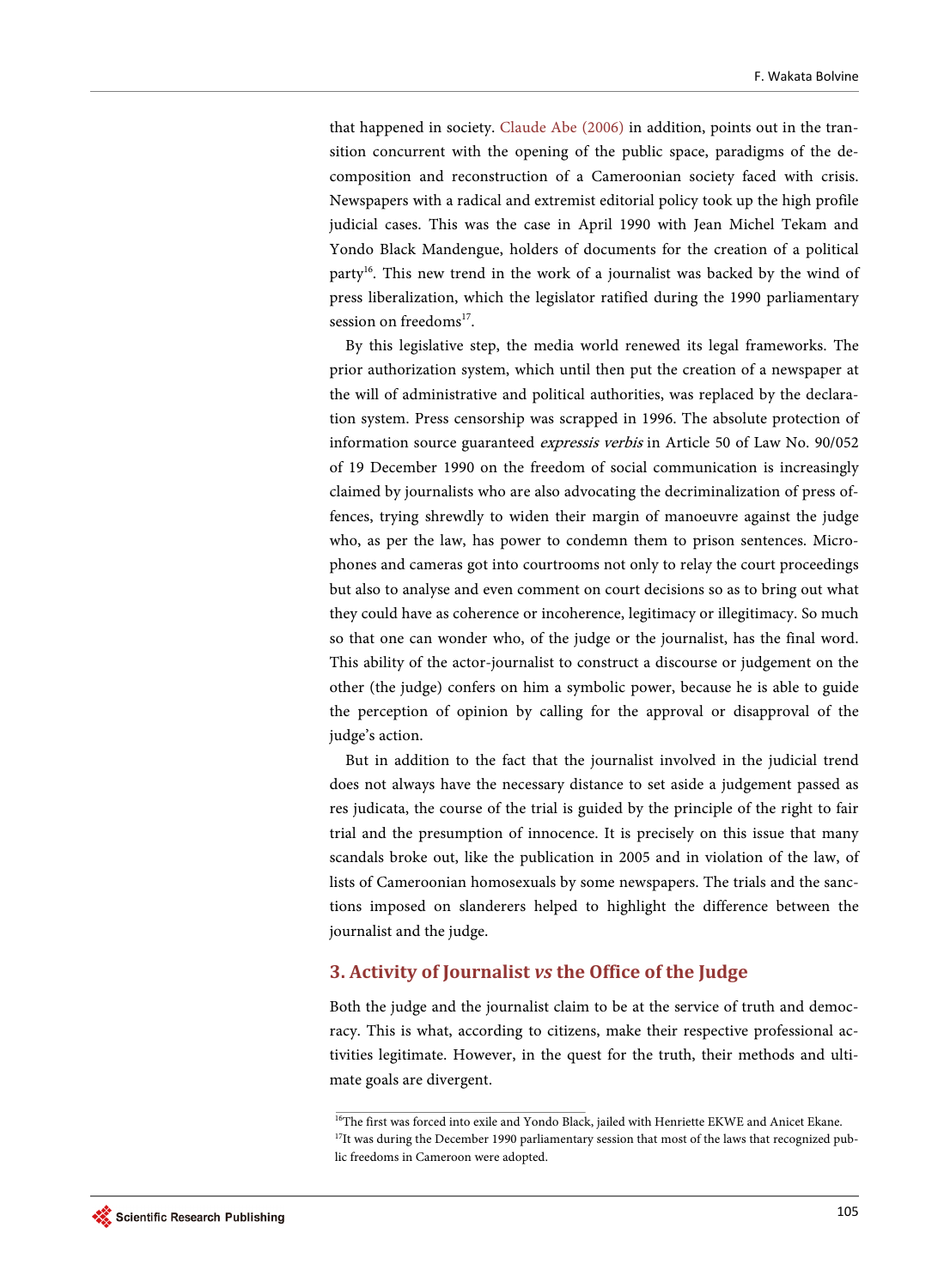#### **3.1. Antagonistic Modus Operandi**

It is established that in their position as support to public speech, the media play a remarkable role in the creation and expression of "public debate" [\(Rieffel,](#page-21-0)  [2005\),](#page-21-0) thanks to their ability to structure common language in the place of reception and clash of ideas, that is the public place<sup>18</sup>. On the strength of this advantage, the journalist wants to raise awareness and, if not to reverse the opinion, tries to mobilize it, to give the impression that he is the witness of facts he reports on. As interpreter of collective emotion, he aspires to report facts "live", contrary to the judge's approach where "everything is written in the indirect form" [\(Garapon, 1994\).](#page-20-9) In this environment where rational men, at odds with inherited or obliged thoughts [\(Kant, 1784\)](#page-20-11) develop their system of perception and conception of public policies, the journalist strives to guide or to tilt towards a position he favours ab initio, considering the editorial policy of his newspaper [\(Pailliart, 1995\).](#page-21-11) Obsessed by the scoop race, based on an increasingly demanding commercial logic according to which the media are economic enterprises in their own right, he seeks to be the first to report on a fact, from its occurrence, thus giving to his organ an edge over others, in a pitiless race to an audience that is now monetized.

On the flip side, the partial capture of events is often source of misinterpretation. The case of the journalist Bruno Tagne is one of the most recent which, after the statements made on the Cameroon football star Samuel Eto'o, had to publicly apologize to the accused, revealing that his remarks were unfounded. In effect, on 30 June 2014, in an article titled "Débâcle des Lions Indomptables. Samuel Eto'o entendu à la DGSN", this journalist claimed that the footballer's passport was seized by the court. After investigation, Christine Kelly'S call for the "journalistic responsibility" [\(Kelly, 2013\)](#page-20-12) is all the more resounding. In this profession, she advocates that speed should match caution, information should match suspicion.

For victims of such abuses, it is difficult to obtain redress or to see one's honour restored once one has been "sentenced" by public opinion. Media time is in no haste-except in such extremely rare cases like the "Panama Papers" investigation which lasted 4 years before being made public-neither in-depth investigation nor duration. Events unfold continuously, some coming in the heels of others at the speed of the daily time cycle. In this mix up of space-time, information is a perishable commodity. Hardly has it been published than it becomes obsolete. For the journalist, "historian of the moment", grasping all the limits of a report is an insurmountable challenge. Consequently, media have often behaved vis-à-vis persons in pre-trial detention as if their guilt had been established, thus breaching the principle of presumption of innocence. One of the accused in "Operation Sparrowhawk" in Cameroon has thus denounced the media coverage of the arrest of certain personalities suspected of embezzlement but portrayed to the public as already sentenced before being tried:

<sup>&</sup>lt;sup>18</sup>Habermas (1988), holds that the public is a forum for discussion different from the court and the people.

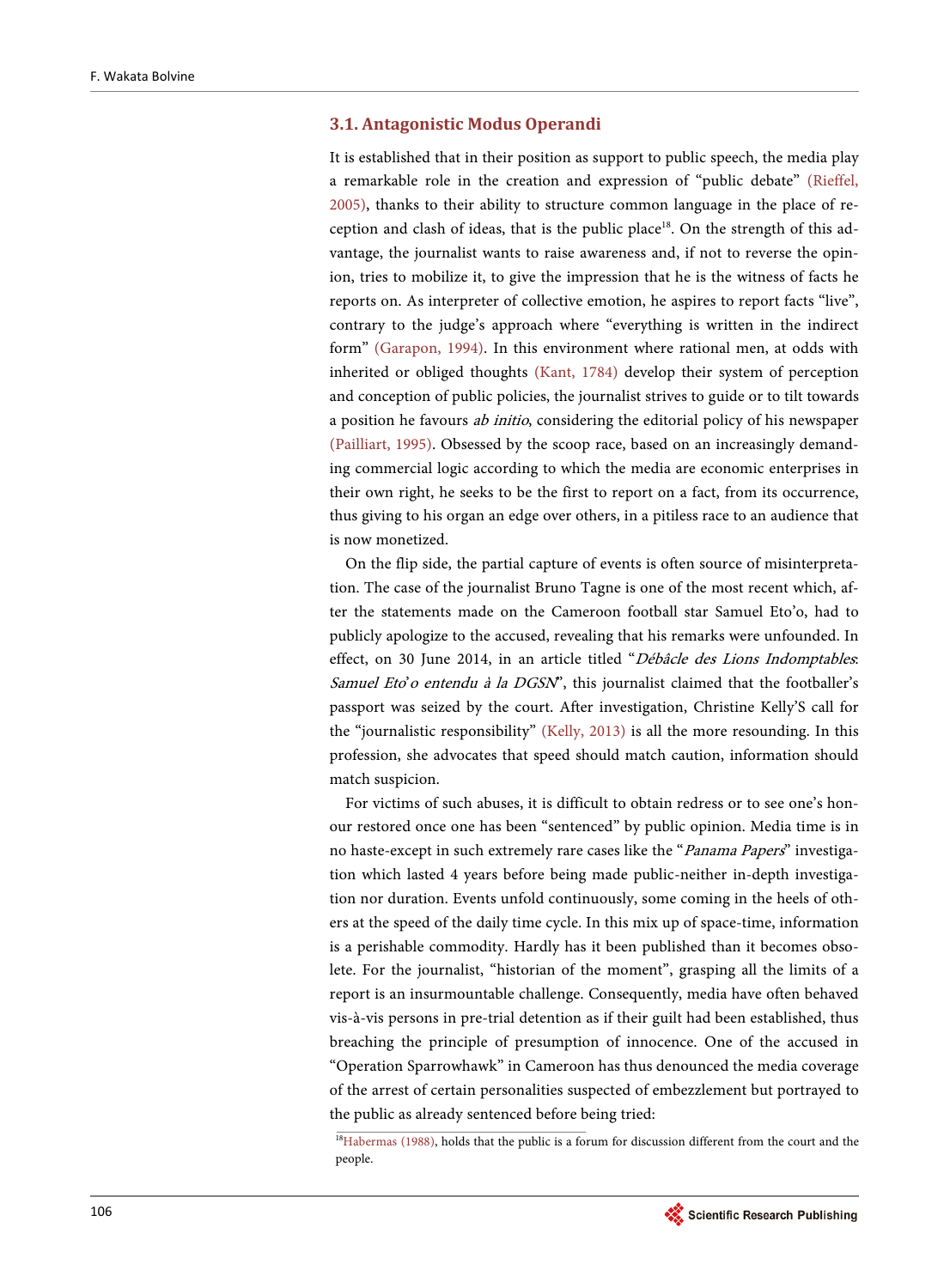"[…] Their arrests, announced and prepared with the press, broadcast all over the world on 31 March 2008 for ABAH ABAH and Urbain OLANGUENA AWONO, were orchestrated to trigger maximum emotional shock by presenting the poor unfortunates as undoutedly guilty of the odious crime of embezzling several billions CFA francs [...]" [\(Olanguena Awono, 2016\).](#page-21-10)

But justice takes time. The judge needs time to go through the file and think over it [\(Gip-Recherche, 2014\).](#page-20-14) Based on norms prevailing in his profession, he does not care about the moment, nor newspaper headlines. Time is on his side, which is not the case with the journalist. Moreover, the judicial process starts at the judicial police which goes from the arrest to the appearance at the public prosecutor's office. Then comes the investigation phase, which may be accompanied by pre-trial detention. Establishing the truth before passing judgement can take years until all evidence is gathered<sup>19</sup>. In addition, the judge is bound by the principle of reserve and can not communicate the facts of his file. However, public opinion just as the media themselves pay little attention to this difference. In Cameroon, the time for pre-trial detention is construed with a lot leeway, since the judge regularly departs from the requirements of the related law, which sets the maximum pre-trial detention period at six months. Nevertheless, the Criminal Procedure Code provides the investigating judge with the discretion to extend it to twelve months for felonies and six months for less serious crimes<sup>20</sup>.

Once these deadlines have been exhausted, the accused must be released. The jurisprudence Aboubakar Sidiki is an example. The judge had stated in the present case that: "Whereas the warrant of detention of 30 May 2014 was issued for a period of six (6) months, which therefore expired on 30 November 2014; and consequently, both on 4 February 2015, the date on which the Court sat, the application for release filed in consideration of this detention became null and void"<sup>21</sup>. In many other cases, the judge ordered the immediate release of the accused because of the time limit for pre-trial detention<sup>22</sup>. The preliminary stage in the judicial process which is investigation may take a considerable amount of time for the judge, resorted in some cases to judicial expertise. The appointed expert must also be allowed a period of time to efficiently make his research, period which may be extended for the purposes of the case. It should be noted, however, that the time-limits for judicial expertise are not sufficiently regulated in relation to time, since it is not clear whether this period runs from notification of the appointment to the expert or from the issuing of the designation order [\(Kitio, 2016\).](#page-21-12) A structural flaw or a lacuna in the system that the journalist does

<sup>&</sup>lt;sup>19</sup>The Cameroon Criminal Procedure Code, in section 168 (al. 1 & 2), punishes the suppression of evidence.

<sup>20</sup>See section 221(2) of the Criminal Procedure Code.

<sup>&</sup>lt;sup>21</sup>See C.S. ruling n 104/P of 20 August 2015, Aff. Aboubakar Sidiki c/MP et Soufiyanou Mamadou.

<sup>&</sup>lt;sup>22</sup>The same applies to the Diboundou Ndoko Thomas Geraldin v Public Prosecutor case, where the habeas corpus judge ordered the accused to be released for prolonged detention without an extension order [\(Kitio, 2016\).](#page-21-12) Ms. Mboul Kem Victorine (Cf. TGI du Mfoundi, Ordonnance N˚ 47/HC du 17 décembre 2009) or Mbambou Claude (Cf. TGI du Mfoundi, Ordonnance N˚ 47/HC du 17 décembre 2009) were also released by the judge who had received their claims, the deadline for pre-trial detention having seemed particularly long.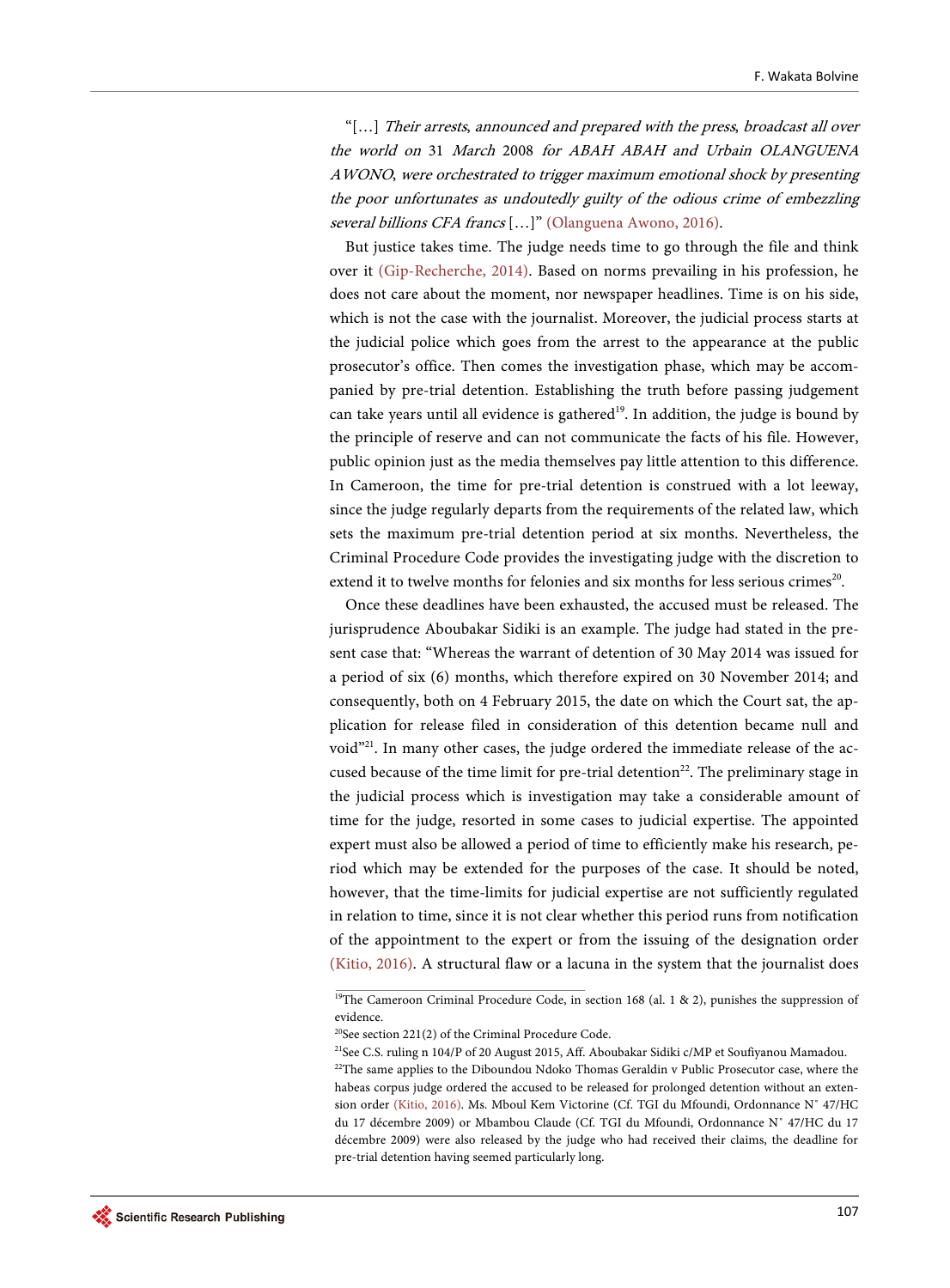not fail to use to his advantage.

Thus, on the strength of the legitimacy conferred on them by the service of opinion, journalists take upon themselves the right to report on police investigations in progress, well before criminal charges are laid, effectively affecting the principle of secrecy of investigation. They report all that is said the day before in the office of the investigating judge and justice is found, unnaturally, operating in the limelight [\(Charon, 2000\).](#page-20-15) In doing so, journalists may jeopardize the success of some difficult investigations [\(Viau, 2003\).](#page-21-13) The primacy of "real time", characteristic of the journalistic approach tends to present the press as a solution to the shortcomings of the law and its lengthy procedures. The idea is prevalent that justice is neither commensurate to the tragedy being reported nor to the suffering experienced by the victims. The journalist automatically undertakes to occupy the place of the judge and invades his sphere of competence: he conducts his investigations and infiltrates criminal circles. In this respect, the media appear as the "true place of democratic truth" [\(Garapon, 1994\),](#page-20-9) overtaking justice in the quest for truth. As media trial is sometimes not bound by the same rules and constraints as the judicial process, the journalist seems sometimes more independent than the judge [\(Leblanc, 1995\).](#page-21-14) This paradoxical situation finds its meaning in the contradictory objectives of the two professions.

#### **3.2. Antagonistic Objectives and Interests**

From at least two perspectives, the press and justice have fundamentally divergent objectives, thus increasing the risk of conflict between the two groups of actors. The first is the economic perspective. Whereas justice is a public service based on the principle that it is free of charge and neutral, when administered on behalf of the people by magistrates paid by the State budget, the press, on the contrary, needs to be sold. The newspaper organ is primarily an enterprise that is under the obligation to generate revenues necessary for its optimal functioning. Hence, the race for scoop that is so characteristic of the media approach which at times makes journalists not to respect the basic rules of their profession. A flaw the justice system takes to punish media professionals whenever peer supervision is no more enough to dissuade them.

The case of the list of homosexuals is a telling example. Many journalists were sentenced in 2006 for having published the "Top 50" of alleged homosexuals in Cameroon. A minister, Grégoire Owona, mentioned in this list sued L'Anecdote and Nouvelle Afrique newspapers on grounds such as: propagating false news, libel and insult. This case had as direct consequence a remarkable increase in the sale of newspapers recounting these disputed stories. In effect, whittle-blowing had obviously commercial objectives, journalists having given privilege to the economic logic instead of the respect of law<sup>23</sup>. The divide between justice and media also feeds on the mention of another type of trial. That of the struggle

<sup>&</sup>lt;sup>23</sup>Then after, the number of journalists convicted will increase, as the case of Dieudonné Mveng, publisher of the newspaper La Météo or the *free lancer* Georges G. Baongla, who made many statements and untrue allegations over Sky One Radio [\(Eba'a, 2010\).](#page-20-3) 

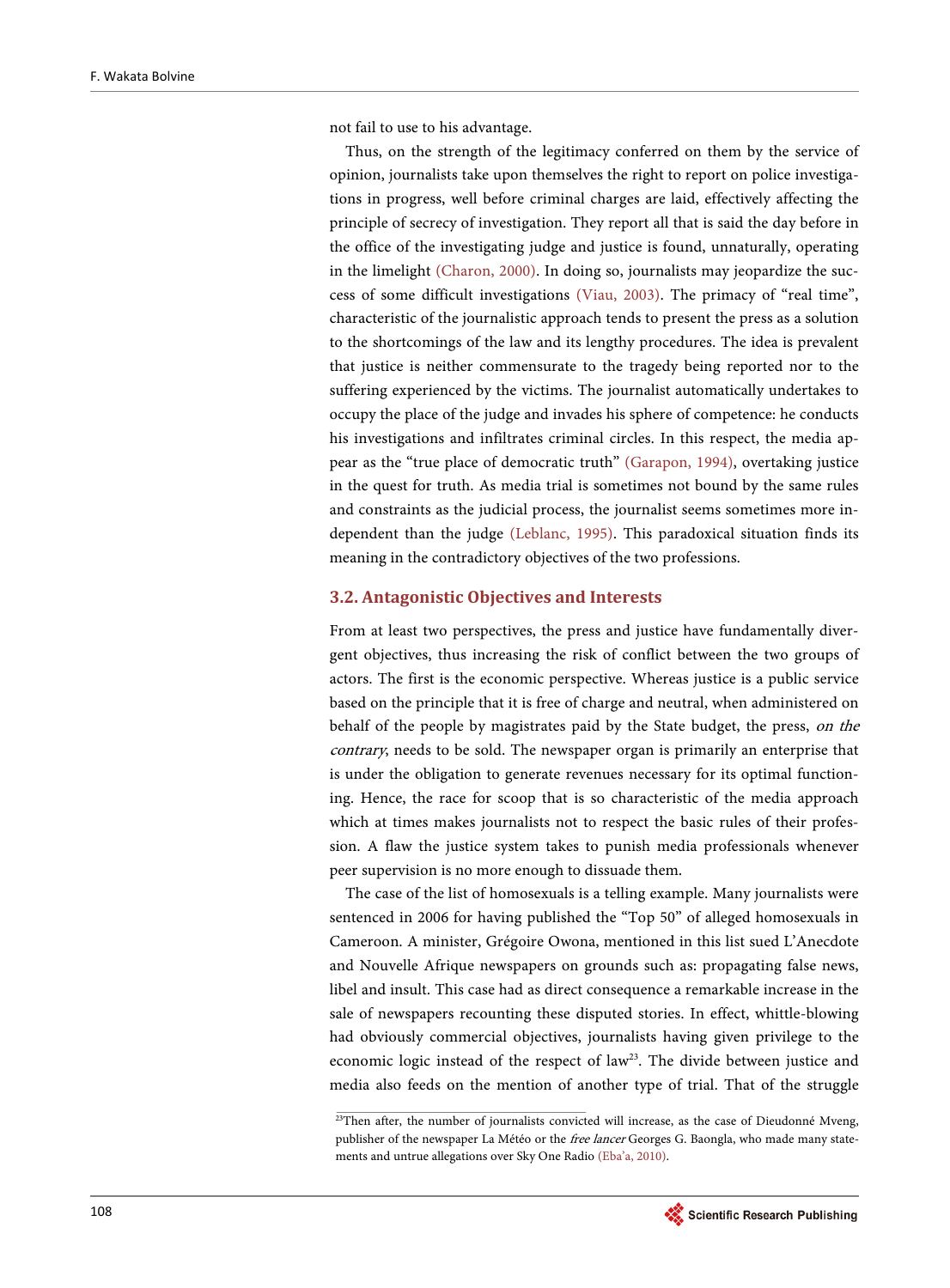which started some ten years ago against cases of misappropriation of public funds. Many journalists, engaged in the economic front, stepped in without taking the standard precautions as required by the law and the journalistic ethics. Hearings and investigating reports were thus found in the hands of journalists and presented, after personalities like Zaccheus Forjindam, Jean Marie Atangana Mebara or Yves Michel Fotso<sup>24</sup> were arrested. Where it is noticed that, like in the French press:

"Legal reporting is full of caricature and sweeping qualifiers of headlines which frequently undermines the presumption of innocence. Trials like that of Outreau have shown that media, far from challenging the authority, are ready to forego all objectivity when the story they are presented helps to sell the newspa-per" ([Groupe-SOS](#page-20-16), 2012)<sup>25</sup>.

Evidence announced by journalists in these various trials were neither convincing nor coherent in court. The Procureur Général to the appeal court for the Centre, in charge of these trials, probably in a bit to stem the weakening of the administration of justice, felt the need to recall that the judicial police investigation is secret and the breach of which is liable to sanctions up to two years in prison and fines of up to CFA F five millions  $(5,000,000)^{26}$  at most. For, as Louise [Viau \(2003\)](#page-21-13) rightly points out,

"There are more frictions between the media and courts when limits are imposed to ensure the respect of the right to presumption of innocence of the accused or the right to respect the privacy of some participants to the penal process".

The second aspect relates to objectivity and neutrality on which justice and the media are radically opposed in practice. Whereas arguments and evidence guide the judge in the wording of the decision, the report of judicial cases by the press is at times characterised by collusions between political or economic stakeholders wishing to defend or protect individual interests. The Bibi Ngota case clearly demonstrates this. Following the death in prison of this journalist, there was a general outrage in the press in Cameroon, challenging both the true reasons of his arrest and that of his death; this finally led to the opening of a State case between two top officials of the Republic<sup>27</sup>, on an issue of commissions received for the purchase, by the State of Cameroon, of a ship called Rio del Rey. On 5<sup>th</sup> May 2010, Le Messager ran as headline: "Rio del Rey: le bateau qui a coulé Bibi Ngota". On 7<sup>th</sup> May 2010, Le Jour also announced: "Antoine Alo' o Bikoro et

<sup>&</sup>lt;sup>24</sup>Section 169 of the Cameroon Penal Code is quite clear: "Whoever refers publicly to any judicial proceeding not yet terminated by final judgement in a manner liable to influence, whether intentionally or not, the opinion of any person for or against any party, shall be punished with imprisonment for from 15 (fifteen) days to 3 (tree) months and with fine of from CFA F 10,000 (ten thousand) to CFA F 100,000 (one hundred),… Where the offence is committed through print media, radio or television the imprisonment shall be from three months to two years and the fine from one hundred thousand to five million francs".

<sup>&</sup>lt;sup>25</sup>Groupe-SOS, "justice et médias: De Zola à DSK", i[n http://www.groupe-sos.org/actus/1838/.](http://www.groupe-sos.org/actus/1838/) <sup>26</sup>Section 310 of the Penal Code.

<sup>&</sup>lt;sup>27</sup>Laurent Esso, minister and Emmanuel Etoundi Oyono, former director general of a State company.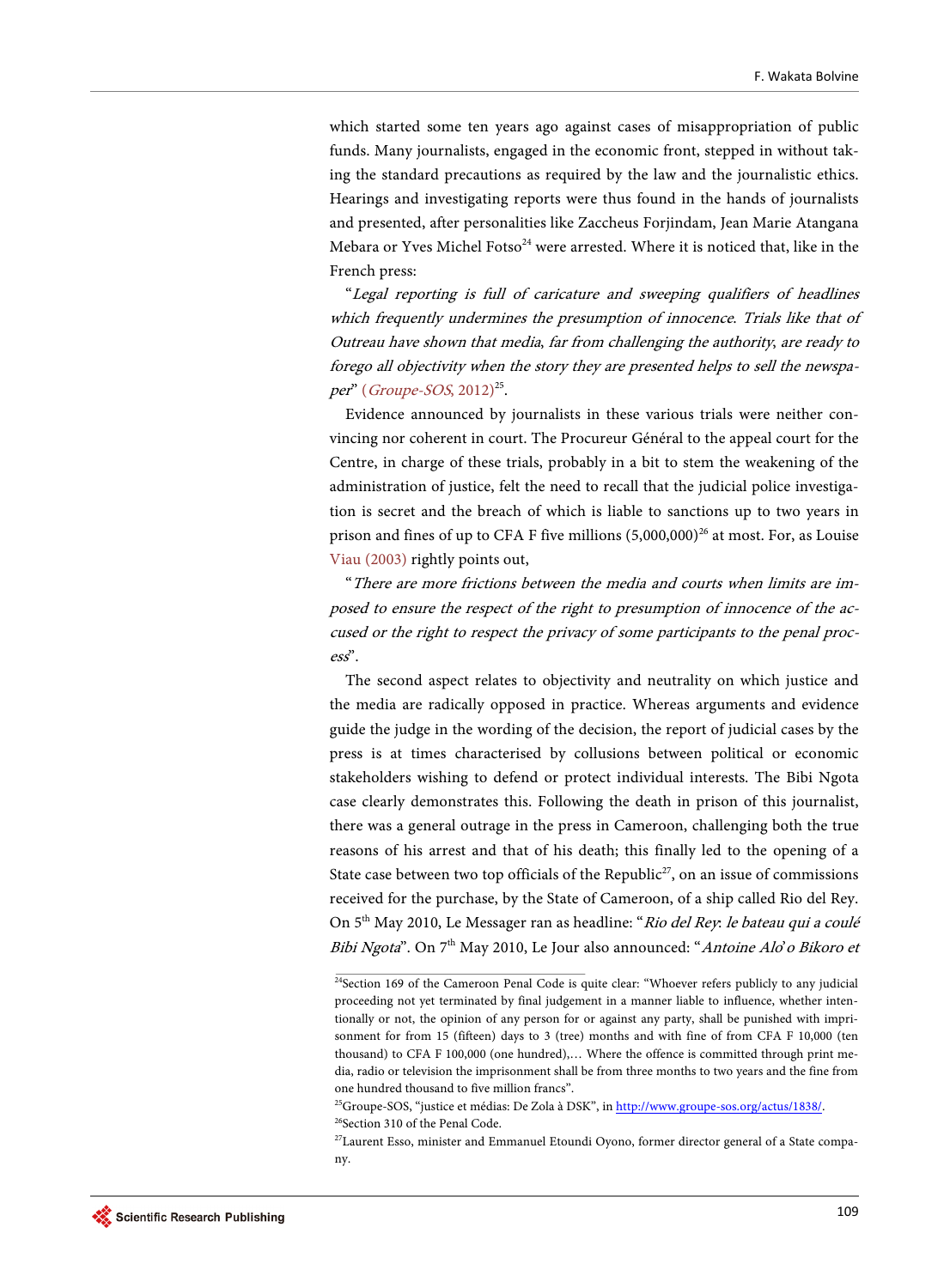Dayas Mounoume parlent du Rio Del Rey". On  $1<sup>st</sup>$  July 2010, the daily newspaper Le Jour questioned: "Où sont les conclusions de l'enquête sur le décès de Bibi Ngota"? Le Messager again ran as headline on  $15<sup>th</sup>$  July 2010, "Interrogations sur les Commissions distribuées"... On 26<sup>th</sup> July 2013, the headline of Le Messager read: "Quand l'affaire Bibi Ngota devient celle d'Etoundi Oyono".

It is hard to deny the fact that the media coverage of the death of Bibi Ngota in these perturbed circumstances in pre-trial detention was at the origin of the start of the Rio Del Rey case, in which senior officials of the Republic have confronted each other in justice, in the spotlight of the press. The verbal skirmishes of the lawyers of the two litigants left the courthouse to continue in the media, reinforcing their grip on the judicial institution and was the base of the pertinent question by [Antoine Garapon \(1994\)](#page-20-9) on the tendency to transfer justice to the media.

However, in an interaction to envisage the relations between actors only under the look of confrontation would be a source of bias. In fact, both fields cooperate much more than it seems, with consequences on the life of citizens and the socio-political environment.

#### **4. Justice-Media Interdependence**

Observing and analysing the media coverage of court decisions are both complex and varied. But this interaction is first of all an interdependence, each actor taking advantage of the activity of the other or both fields cross-pollinating each other. Indeed, there are reciprocal influences in this relationship, the media exposing the judge's professional world to the public (1), as it is observed that debates on judicial decisions ultimately impact the pace of justice (2).

#### **4.1. The Work of the Judge in the Spotlight**

The reporter's work in charge of legal reporting is fed, willingly or unwillingly, by the stages and the pace of the judicial proceedings to which it indirectly turns the eyes of the public. In Canada for instance,

"The presence of journalists (in the courts) is considered an essential aspect of the public nature of the trial since it is through them that the public is generally informed of judicial proceedings" [\(Viau, 2003\).](#page-21-13)

In this perspective, media "refer" to justice, the journalist having the tendency of becoming a "new lord", due to the edge he now has over the judge in the eyes of the public. His position at the centre of the social system for producing meaning or building the image of actors gives him a certain pre-eminence over the other actors, including the judges. The magistrate, for his part, initially cloistered in his cabinet or between the walls of the courthouse, increasingly tends to seek the approval of the journalist<sup>28</sup>. The case of Nafissatou Diallo vs. Dominique Strauss Kahn helped to confirm that a judge may be tempted to play his profes-

<sup>&</sup>lt;sup>28</sup>See for instance the notice N° 252 of 18 December 2014, "Etude de législation compare", in [http://www.senat.fr/.](http://www.senat.fr/) 

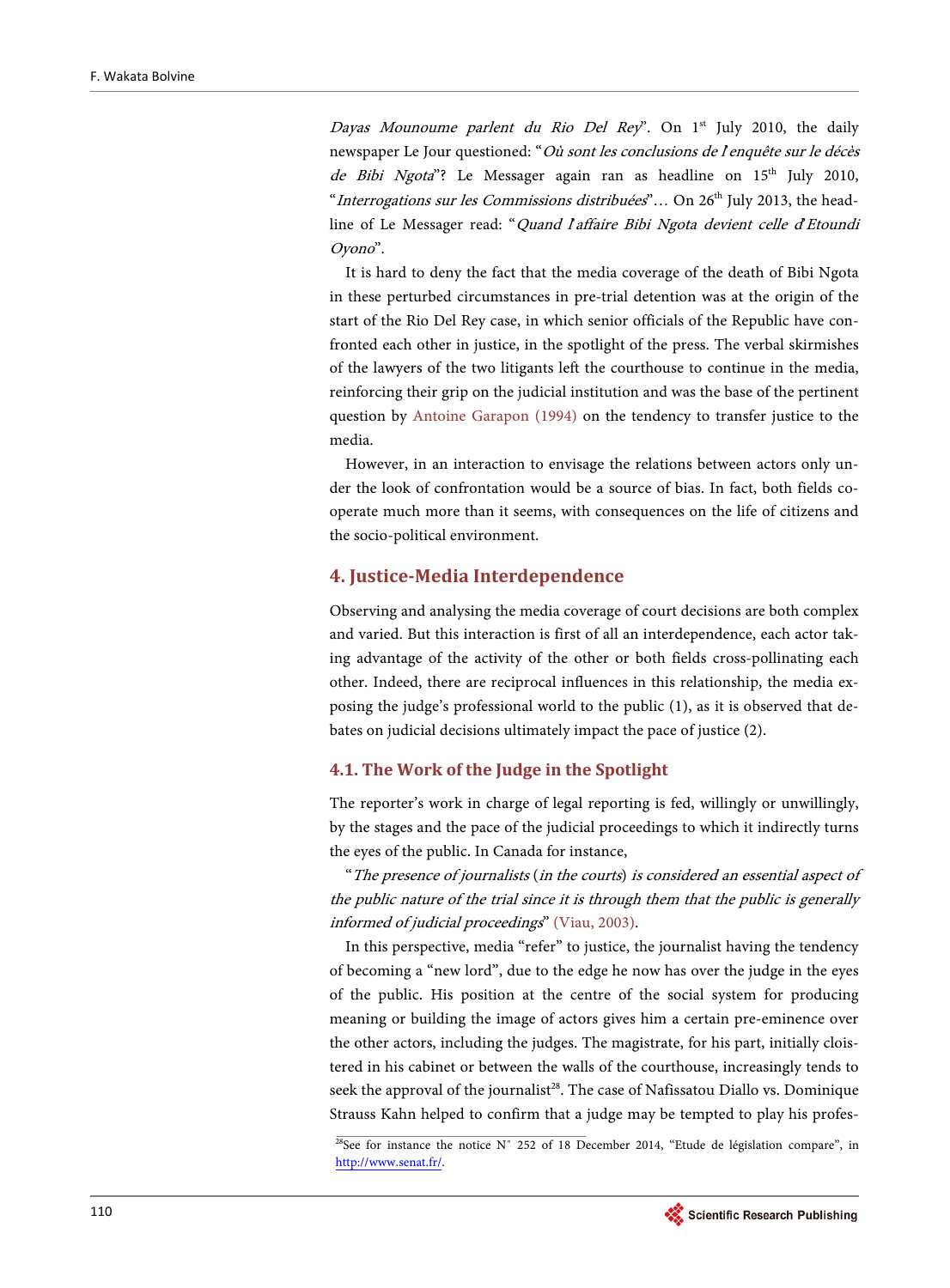sional career through the media. The prosecutor in charge of the case, Cyrus Vance Jr., had the file of his career, trying to take advantage of the acquired popularity and the consequent political gain to be elected New York Attorney<sup>29</sup>.

It is the interpenetration of the two fields which makes that in Cameroon as elsewhere, justice now works under the eyes or the control of the media, which transform the facts of justice into current events. The focus on the principles of accountability, the respect of which has become an essential aspect of democracy and social justice, is largely due to the media. This overexposure is however not without risk for the judicial profession, since excessive media coverage of judges underpinned by the quest for popular consent, may result in populist overacting for the judge [\(Ouedraogo, 2013\).](#page-21-15)

One of the forms in which the power of the press is exercised is that of a source of information for justice. On the one hand, justice depends on the press for the publication of images or sketches of people wanted by the police and, on the other hand, the journalist, through his investigations and revelations, is a renowned "whistle-blower". The so-called "Panama Papers" revelations are a telling example, justice of most of the countries whose nationals were mentioned in this case of transfer of money to tax havens having opened a judicial inquiry to establish the responsibilities of the accused and punish them, if necessary.

The public campaign for the improvement of morals in the management of the public funds mentioned above provides a further analysis of this hypothesis. Initially essentially political and relayed by the press which created an expectation among the public, the campaign has finally impacted the judiciary. A body such as the National Anti-Corruption Commission is working partly, on the basis of denunciations published in the media especially. Indeed, it can be seen as an action by the press on the judge or the prosecutor who, on the basis of the information published by the media, are able to open an investigation into an individual or a manager of the public wealth. Following several denunciations by press organs in 2006 and mentioning cases of financial mismanagement in a public administrative institution, Mr. Maxime X, the administrative director of this company was arrested. The investigation initiated led to him being arraigned before the Public Prosecutor's office. Remanded in custody, a judicial investigation into the embezzlement of public funds was conducted, but the case was dismissed six months later<sup>30</sup>.

The impact of the media on justice also extends to the functioning of the Ministry in charge of Supreme State Audit in the start of investigation procedures that could lead to the appearing before the Special Criminal Court (TCS) or before the Audit Bench. TCS can indeed, following a simple denunciation by the press in particular, initiate an investigation procedure against any individual<sup>31</sup>. It

<sup>29</sup>Barrister Arthur DETHOMAS, quoted by [Flora Genoux \(2011\).](#page-20-17)

<sup>&</sup>lt;sup>30</sup>Following this dismissal, these newspapers were sued by the accused for libel, propagating false news, slander.

<sup>&</sup>lt;sup>31</sup>On 16 September 2014, Joseph Olinga journalist with the daily newspaper Le Messager reported that following denunciations published by the press, Ms. Françoise Foning, business woman and former important political figure of the party in power had been summoned by the Special Criminal Tribunal.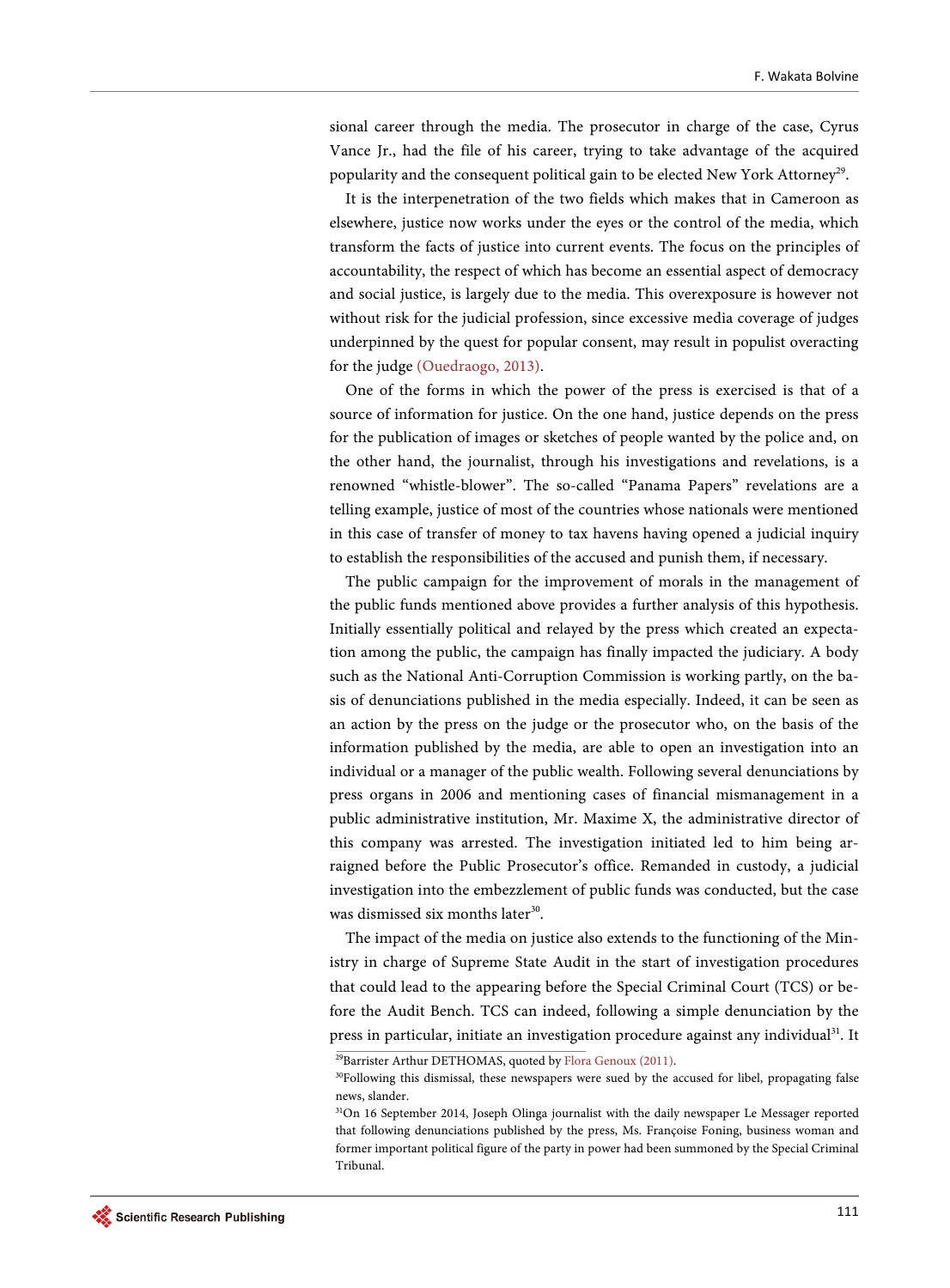is also in this category that open letters published in the press by some detainees of the "Operation Sparrowhawk" like Marafa Hamidou Yaya, Atangana Mebara, Olanguena Awono, Abah Abah etc… can be classified. Once the judicial machinery is set in motion, the media become the daily followers of justice. Debates and stages of judgement are reported sequentially to the public. In plain words, the justice-media relationship has an instrumental objective as mentioned above: not only does the media accompany the judiciary, but it also needs it whenever necessary to support its cause in the case of calls for witnesses, for example, or as it has been observed in a country like Canada, where:

"Police officers make extensive use of the media to publicize the results of their investigations, and in some cases to gather new evidence following the publication of an article mentioning more their suspicions than evidence that are legally admissible in court" [\(Viau, 2003\).](#page-21-13)

The journalist thus works to throw more light on the work of the judge, who is himself not reluctant to make use of the media source as base for his decisions. In rendering his verdict, the latter consciously or not expresses the effects the media pressure had on him. Certainly, out of respect for ethical principles governing his profession, the judge is reluctant to acknowledge that he can act under the pressure of the public, as reported by the press. But there is a big gap between the professional dogma—a limiting factor—and reality. Like the journalist, the judge is a human being made of flesh and blood. He interacts, consciously or not, with the environment in which he lives. He has values which, in some cases, are likely to influence his decision in one way or the other and which he must relinquish in a professional situation in order like the sociologist, to avoid any axiological bias.

Seemingly, this analysis cannot be challenged. But the importance of norms and social control exercised by the peer community and the fear of being disapproved, discourages them from publicly acknowledging such an alternative<sup>32</sup>. Almost all of the surveyed population in this study, although willing to admit this influence, refuses to accept it considering the rigorous nature of the law, which requires magistrates to only pass judgement based on the law on the one hand, and their strong conviction on the other. This, however, is accompanied by an important constraint: it can not be based on factors external to the case under investigation. Judges thus, place themselves under the effect of a dual constraint. Either they acknowledge the influence of the media and are guilty of professional misconduct or they deny it and state falsehoods. Hence the researcher's inability to access documented examples of such influence. Nevertheless, the study has helped to reveal that the speed of the proceedings and the exemplary nature needed in the severity of the sanctions meted out are two modalities through which media pressure is observed in the justice system in Cameroon.

<sup>&</sup>lt;sup>32</sup>For example in 1974, Neumann (E.N.) established that the fear of being isolated guides individuals in modern societies. Quoted by [Eric Maigret \(2007\).](#page-21-16)

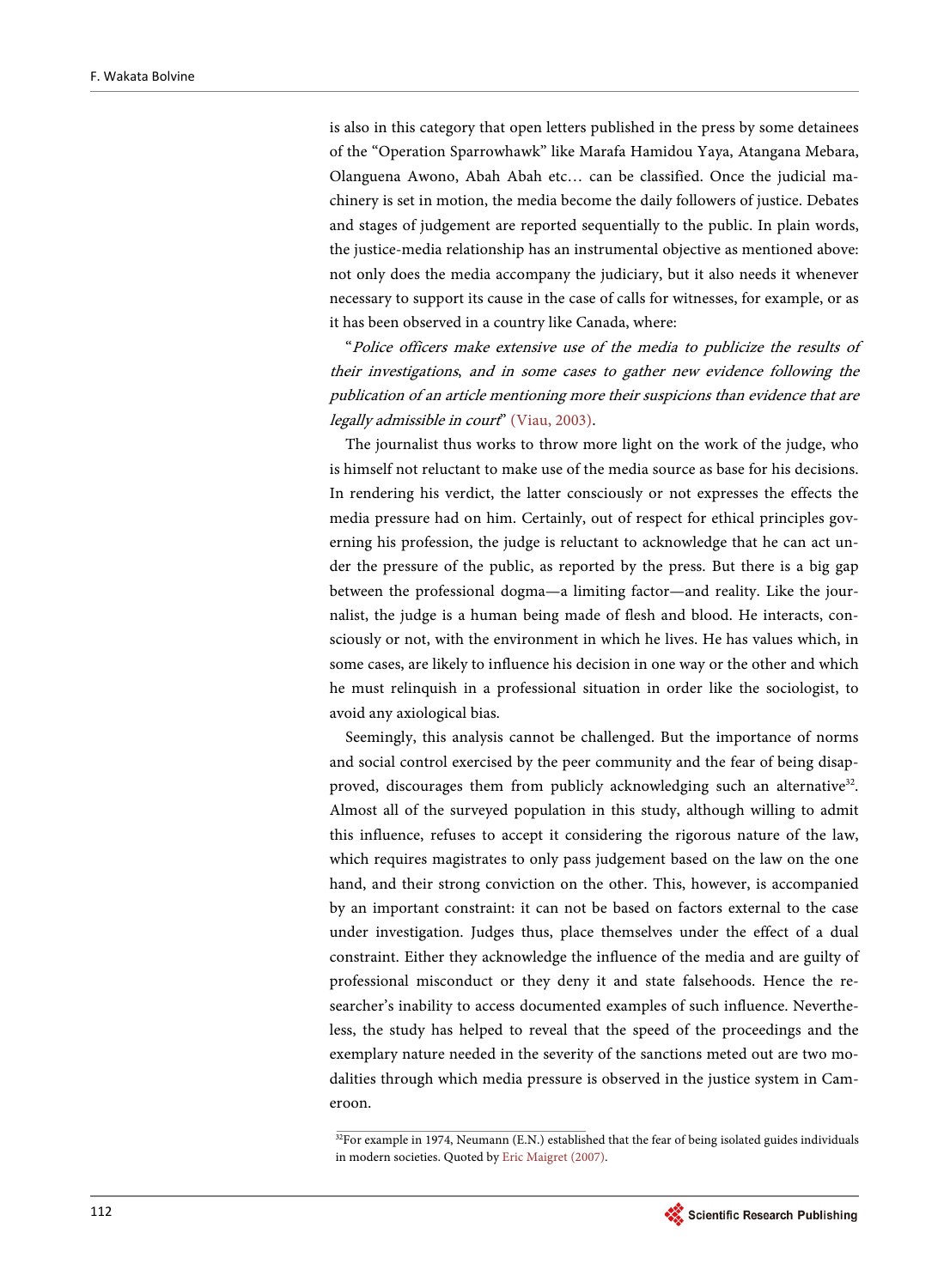### **4.2. Speeding of Proceedings and the Exemplary Nature of Sanctions**

The judge can not permanently take refuge behind the principle of secrecy of the investigation to reject the influence which the press has on him. Willingly or unwillingly, the magistrate takes into account what is said in the media to both discover the truth and settle disputes (Gouaze et al.,  $1979)^{33}$ , especially since the institution "justice" is, in this very capacity, established in society as the law it applies.

From the outset, it seems useful to refer to the meaning [Gérard Cornu \(2007\)](#page-20-19) gives to speed, perceived as a reinforced emergency case that explains a particular swiftness of intervention. Moreover, this concept is not necessarily pejorative as regards procedure. It may even be regarded as a requirement for democracy and the rule of law. Speed is inferred by Article 6 of the European Convention for the Protection of Human Rights (ECHR), which lays down the rule that every person is entitled to a hearing within a reasonable time. It is a requirement of promptness that is set here to guarantee the right to a fair trial [\(Groupe-SOS,](#page-20-16)  [2012\).](#page-20-16) As a fundamental right, the right to a fair trial requires that sufficient time be given to parties to prepare and state their claims in order to ensure the rights of the defence. From the earliest hearings at the judicial police up to the final decision has been handed down, passing through the judicial investigation phase, the length of the judicial proceedings can give rise to an endless wait in the eyes of a very heated public opinion, excited by media in quest of sensational revelations.

But in his capacity as regulator of society that is often demanding and whose functioning is fuelled by enormous complexities, the judge can not close his eyes and ears at the hubbub of society as conveyed by the media. Through their intense activity and constant pressure, these spokespersons of society are capable of forcing the judge to speed up proceedings for pending cases or impose exemplary sanctions on the accused. The campaign to improve morals in the management of public wealth was accompanied by the urgent quest of credibility for a political power that opinion considered, if not an accomplice but at least lenient in the face of corrupt practices in the management of public property $34$ . Thus, in three years TCS helped to reimburse the sum of CFA francs 3,355,409,576 to the Public Treasury as the restitution of prosecution evidence, as shown in th[e Table 1](#page-16-0) below.

There was then a need for the Government to reassure society. Has justice been made an objective accomplice of this tendency for the Government, thus demonstrating its lack of independence? The fact remains that the accused and their lawyers did not give up denouncing the use of these arrests to serve political

<sup>&</sup>lt;sup>33</sup>The author in 1972 shows how media pressure led the judge to release the young Marie-Claire from Bobigny court, while the latter was accused of abortion at a time when voluntary termination of pregnancy was still a crime in France.

<sup>&</sup>lt;sup>34</sup>President Paul Biya has announced during the closing speech of the 3rd extraordinary congress of the CPDM in July 2006: "Those who have become rich at the expense of the public funds will have to face the law… the white-collar thieves have to watch out".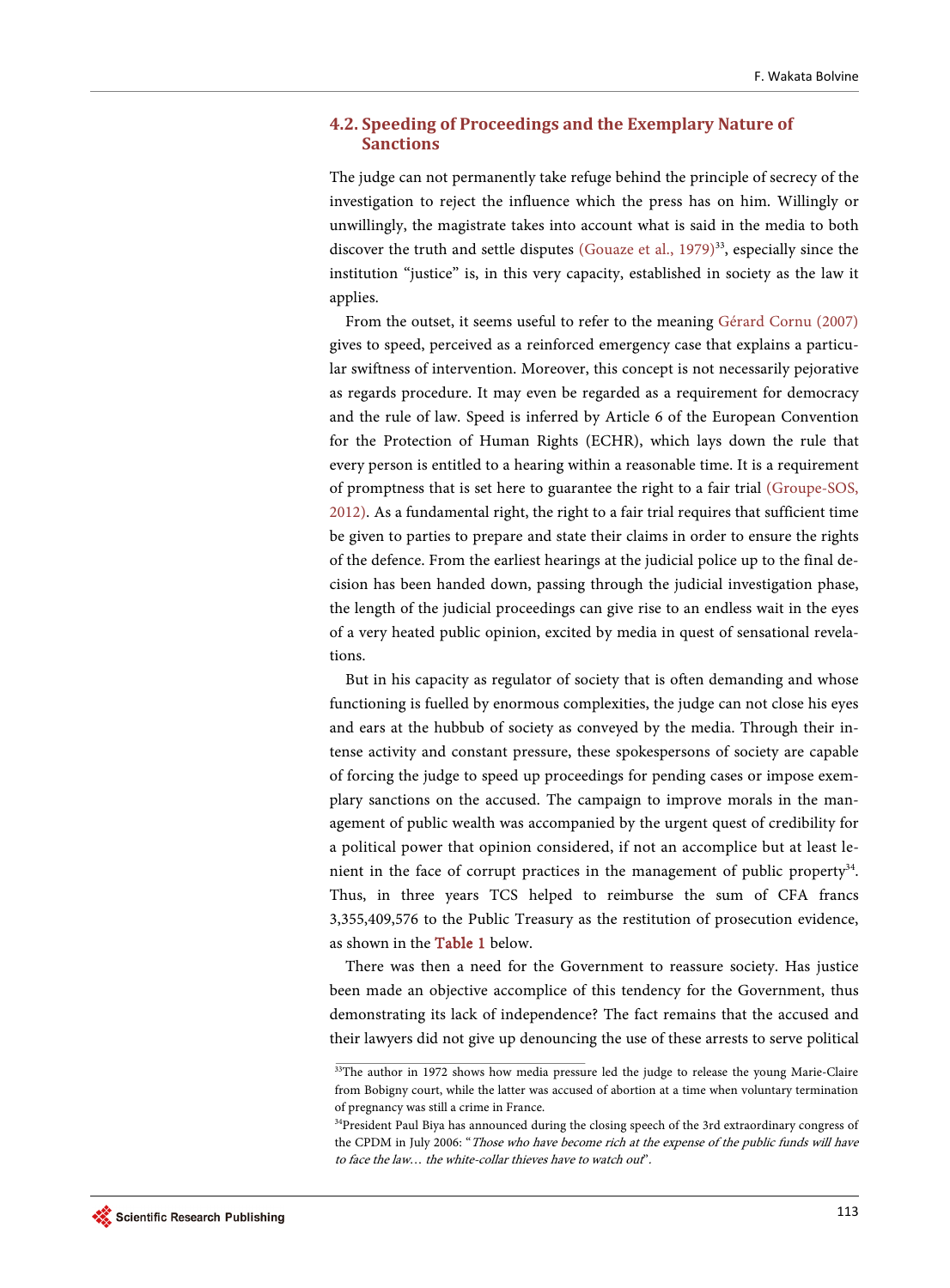| Year | Number<br>of cases<br>registered | Number<br>of decisions<br>taken | accused<br>persons | persons<br>tried | Number of Number of Amount to be recovered in CFA F |                  |
|------|----------------------------------|---------------------------------|--------------------|------------------|-----------------------------------------------------|------------------|
|      |                                  |                                 |                    |                  | Fines and charges                                   | <i>Interests</i> |
| 2013 | 52                               | 41                              | 199                | 95               | 395, 334, 713                                       | 7,925,762,153    |
| 2014 | 57                               | 33                              | -                  |                  | 2,275,961,948                                       | 9,178,704,893    |
| 2015 | 55                               | 43                              | 248                | 96               | 2,018,200,876.35                                    | 28,088,243,186   |

<span id="page-16-0"></span>Table 1. Sums of money reimbursed to the public treasury.

Source: Special criminal court statistics, 2016.

causes. Former Prime Minister Ephraim Inoni was sentenced to 20 years imprisonment, Marafa Hamidou Yaya, former Secretary General of the Presidency and Minister of Territorial Administration and Decentralization to 25 years, Atangana Mebara Jean-Marie, former Secretary General of the Presidency and Minister for External Relations to 15 and then 20 years, Olanguena Awono Urbain, former Minister of Public Health, to 15 and then 20 years. To the point that the latter who is contesting his sentence will state that:

"The political will which has become active in the Operation Sparrowhawk has, throughout the arrests and travesty of trials, become an enormous hypocrisy aimed at settling scores on the background of political exploitation". […] In fact in the beginning, there was the moralization of the management of public affairs, but in practice, the Operation Sparrowhawk has been transformed into a frightful undertaking of great political purge worthy of the Stalinian era" (OLAN-GUENA AWONO, 2016).

In the same vein, the lawyer of M. Emmanuel Ondo Ndong, former Director General of the Special Council Support Fund for Mutual Assistance (FEICOM), qualified the trial of his client as an "opinion trial with unknown motives". The court had indeed sentenced the accused to 50 years imprisonment, after the prosecutor had required 75 years on 17 December 2013. Unprecedented fact, Christian Ndanga Dogoua, representative of the public prosecutor's office, probably wishing to show that the judges were sensitive to what was said in the press, had requested that the sentences be published in local radio stations and newspapers, mentioning Cameroon Tribune, Mutations, Nouvelle Expression, l'Anecdote, Cameroon Radio Television, Canal 2, Spectrum TV, Magic FM, Radio Siantou and Sattelite FM. Such emphasis on the publication of the decision clearly reflects the will to appeal to emotions and to give a particular impact to the sanction meted out, thus siding with the press, on the one hand, in the sensational exploitation of a court decision and, on the other, with the executive power in the will to use these sanctions as example. Justice, media and politics are thus serving a common cause.

These multiple decisions strike the minds by the relative promptness with which judges took them. In principle, for such cases, provisional detention should have been six months, renewable once, in accordance with the Criminal Procedure Code. Moreover, this type of trial only ends fairly late. Mr. Jean-Marie Atangana Mebara won in August 2016 by issuing a writ against Cameroon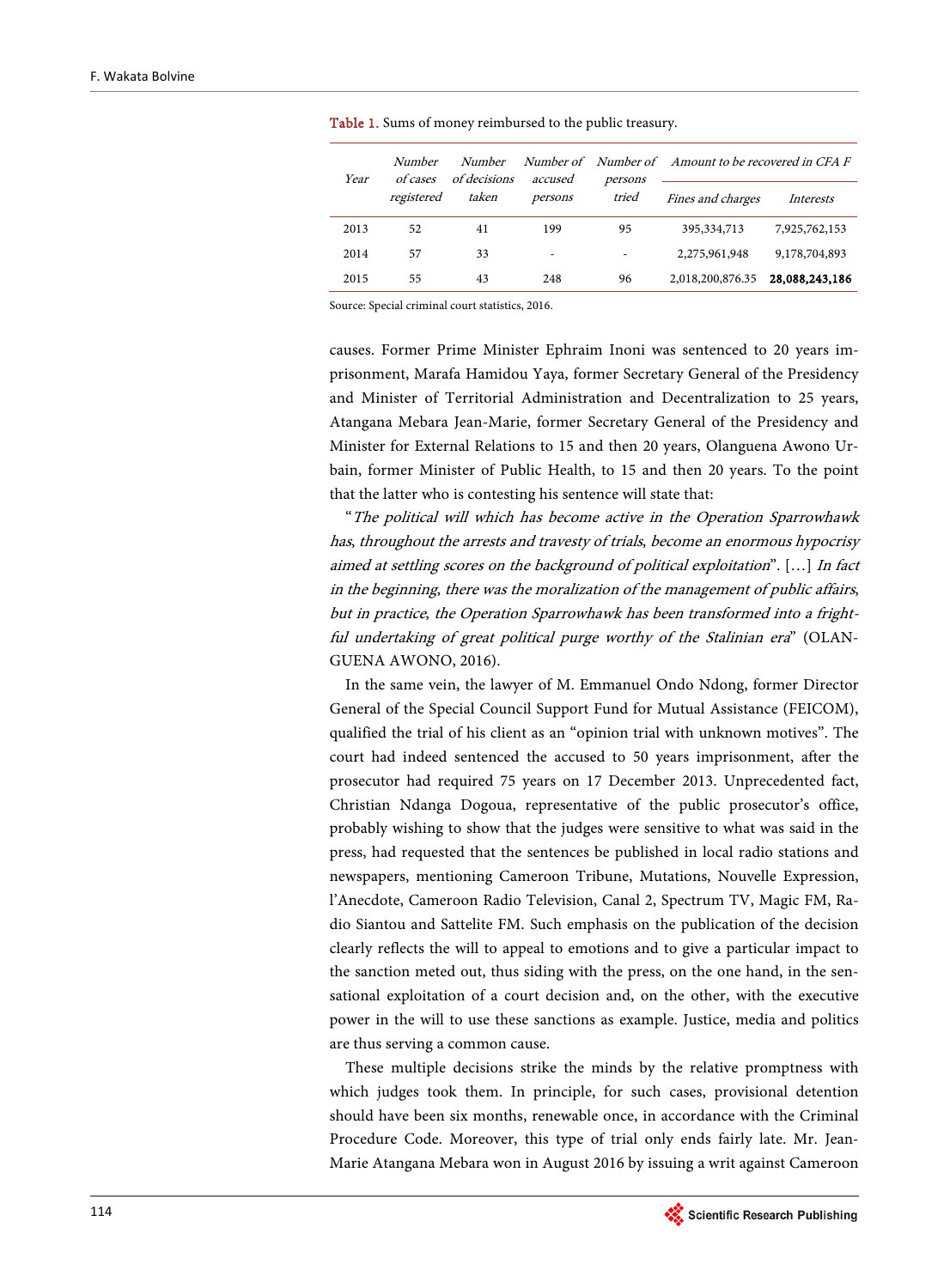to the African Court on Human and Peoples' Rights for non-respect of pre-trial detention deadlines and violation of the right to a fair trial. The case of Massango Aaron Peter C/Public Prosecutor in which the accused, who had been placed in pre-trial detention on 14 August 2014, remained in this position until 18 March 2015, without any extension, also testify to a culture of laxity in judicial proceedings. Which, curiously enough, was broken for cases for which political authority seemed to seek an announcement effect and a will to strike minds.

The fight against corruption within a context of poverty is becoming a breeding ground for a coalition of the three powers, brought together around a shared cause, namely the "extraction" from the system of persons who presented rightly or wrongly as the causes of the impoverishment and misery of citizens. Thus, the leading figures become, whether they are believed guilty or innocent, examples or ideal scapegoats whose exemplary sanction in proceedings faster than usual receives media coverage, to serve as catharsis for a public opinion requesting the officials in power to account for their management of public affairs.

# **5. Conclusions**

The use of TOURAINE's approach to sociology highlights the areas of friction that arise between these two powers and reflecting the confrontation of two forms of legitimacy with distinct processes and objectives. Indeed, judicial inquiry is long-term process, given the complexity of procedures to be set in motion. The service of society on whose behalf the judge renders justice compels him to respect with due diligence, in all serenity and without publicity, the standard stages of the judicial procedure. He must gather all evidence before pronouncing his verdict, no matter how long it takes. His decisions are aimed riding society, for a longer or shorter period of time, of those who would have been found guilty of not respecting the rules and who, therefore, are a threat to its equilibrium and survival. However, ostracising is a serious decision that requires acting in total responsibility to avoid tragedies. What would a society look like if it were to banish its members without proof? Could it receive the qualifier libellous in a society where arbitrariness prevails without serious risks?

Yet, this methodological precaution is criticized by the media, which consider that justice has failed in its social mission by not deciding on the time and the direction public opinion would have wished. The journalist blames the judge of working in a suspicious discretion, constantly taking refuge behind the secret nature of the investigation, which the press hardly accepts, or even by letting the guilty parties "slip away". Hence, a more or less conscious tendency of the journalist to take the place of the judge to carry out his investigations himself and "to do justice" to victims to whom the instituted justice is considered insensitive is the reason why the investigation of journalist tends to reduce time to strict minimum, to answer the ever pressing expectations of a public that is by definition, impatient. He must identify truth as quickly as it appears.

In the negative effects of this mad rush to attract the public, the journalist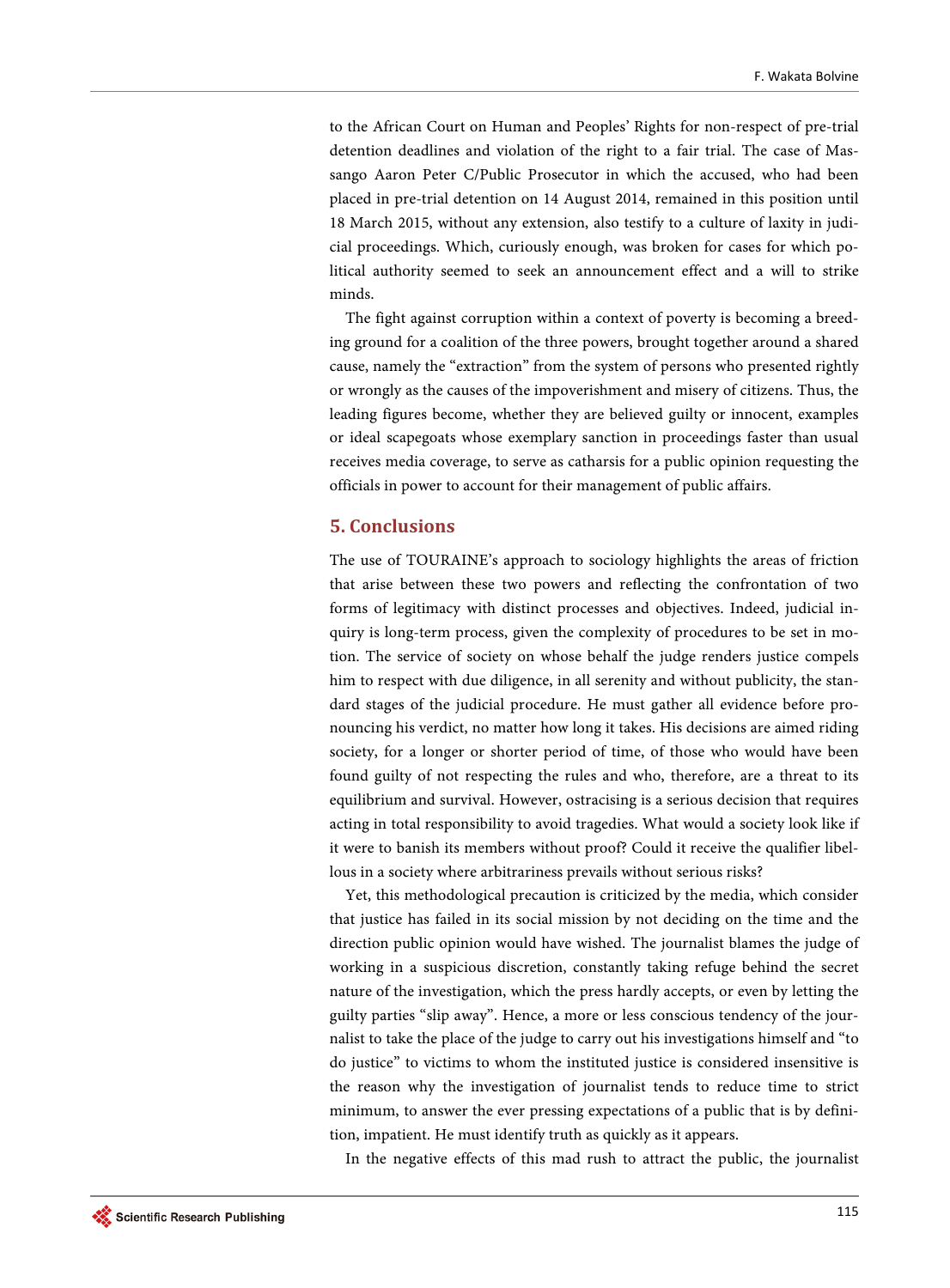does not have time to take his time. Suspicions, statements or half-truths that require a substantive cross-checking sometimes become plain truths and the mere defendants are declared guilty, if not by the law, at least by the media court. Without necessarily the intention to do so, the journalist is guilty of being superficial, hasty and making errors of judgement by accusing and condemning without evidence, violating the principle of the presumption of innocence and exposing the innocent people to mob justice. But does his mission not lead him basically to pointing the finger at lapses and attitudes considered as anti-social, in the name of a social ethics it promotes, cloaked with virtuous banner in the place of democratic truth?

However, collaboration between the two powers is a strong asset. The latter is rooted in very ancient historical basis, highlighting the way in which justice has always used the media to say what it does and make its social mandate legitimate. In this essentially utility-driven objective, the judge uses the press to serve his cause. But this utility-driven objective is not one-sided. One makes use of the other according to his needs. Reports on judicial news is both of paramount importance to the media which fulfil their duty to inform the public, and to the justice system which, through this timely game of alternative, increases the number of citizens who are informed of its decisions. In their absence, the population would be more or less ignorant of the judicial world, where silence, discretion and procedural prudence are the watchwords. The judge, shut away in his cabinet, relies on the press to communicate his decisions to the general public, when he does not simply expect a certain popularity or at least benevolence so as not to see his reputation being undermined.

A shift in meaning that is not without consequences, since it gives de facto to the journalist an edge over the judge. Henceforth, the latter works under the watchful eyes or the control of the media. The power that the press has acquired is well-known in the conscience of the population which is sometimes exasperated by the delays of justice. As another collateral damage, the specialised press has finally "delocalised" the justice in the media. The accused, having perceived the psychological impact of media coverage, tend to resort to public opinion to obtain justice; in other words, to influence the decisions of the courts in their favour, the course of which goes on outside the courts, giving rise to the emergence of the media trial paradigm, where public opinion is transformed into a courtroom.

Consequently, the conflict of power between these two institutions is not unidirectional, the two counter-powers feeding on one another in their quest for truth even if in an ethical reflex justice in Cameroon just recognizes mezzo voce that it may be subject to media pressure, whereas in advanced democracies this possibility is obvious. Better still, "media justice" is fundamentally at high risk as, in the absence of a broader view, it tends to condemn by exempting itself from respect for the presumption of innocence.

The media pressure has thus been able to compel the judge to speed up proceedings or to be more severe in the sanction meted out. Such is the case, for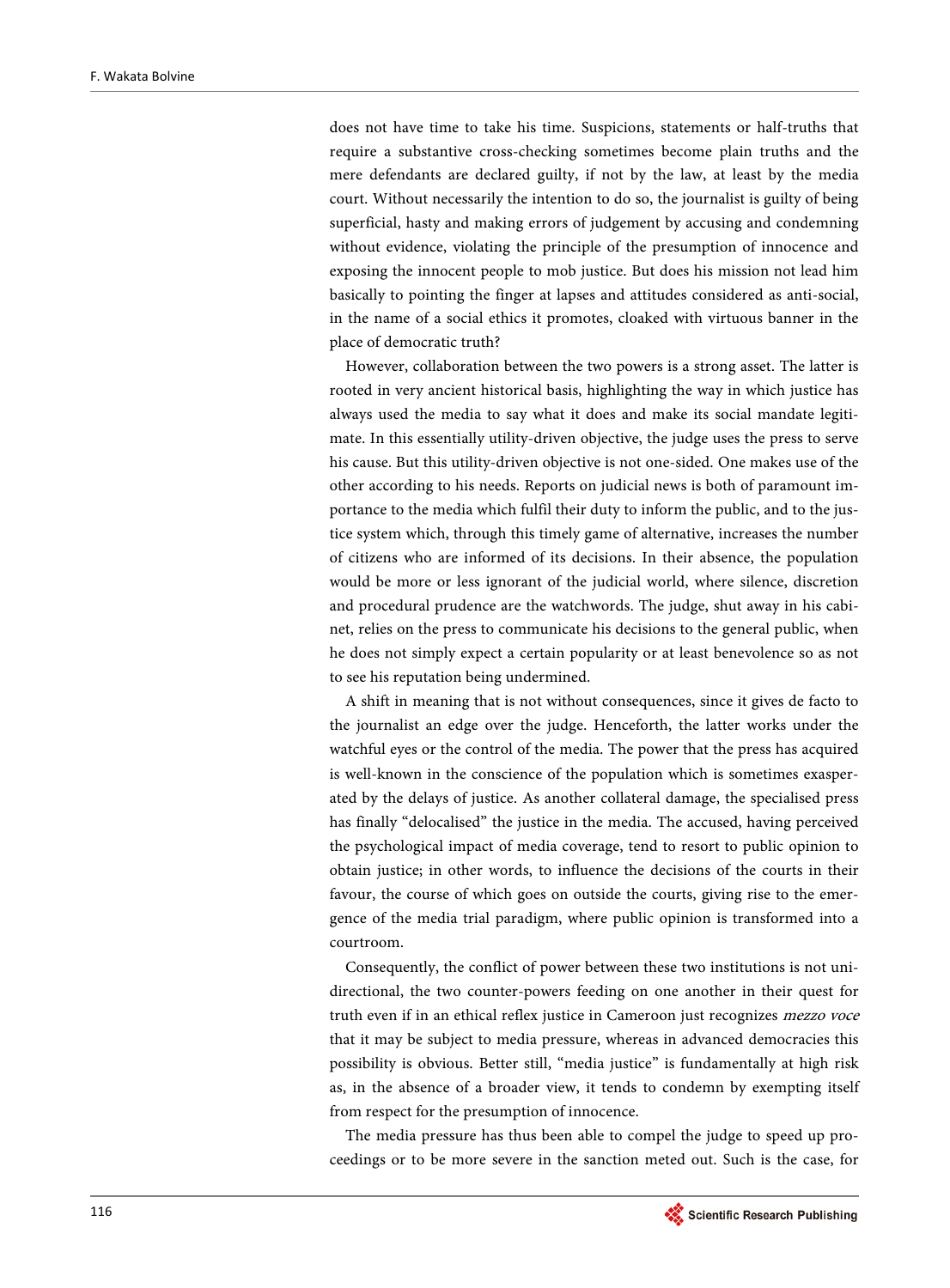example, where politics and justice are intermingled, as we have been able to point out. A ménage à trois is set up, politics colluding with the media-justice duopoly. Justice being "accomplice" on the one hand, of the press in the sensational exploitation of a fact of justice and, on the other, power wishing to recover politically these sanctions to prove to the people that it keeps its promises and be cleared of being accused of laxity. Justice, media and politics find themselves serving a common cause, especially when politics creates an expectation that turns afterwards, into an absolute urgency, justifying a particular swiftness for the judge, eager to satisfy a public opinion excited by the media. Serving the democratic ideal of the public's right to information on the conduct of the affairs of the city may thus, in some circumstances, make the justice to contradict the democratic requirement to guarantee to every citizen the right to a fair trial, promptness may impede the right of everyone to have his case heard within a reasonable time limit.

The two requirements that could not *apparently* be reconciled in the past are henceforth unavoidable: their co-operation is imposed by the mere fact that it is obvious. Despite the desire of the judiciary to maintain its independence visà-vis all other powers, it is undeniable that the work by the "fourth" power is of interest and influences judicial affairs… If justice is rendered in the name of the Cameroonian people, the press on its part, has a duty to report to the people how the affairs of the city are managed. As the democratic requirement is becoming triumphant, the right of the citizens to information can not be limited to judicial questions, since the management of public property is examined therein which, by definition, cannot be held secret. It is acknowledged that justice is rendered not only when it is said, but also when it is known. It is therefore necessary for it to be known to be accepted [\(Nsanzuwera, 2001\).](#page-21-17) So no press, no justice?

The interaction between justice and the media is in fine a very complex one in which not only do the two institutions influence each other, but also where they act in synergy on society they work on. In this interaction, conflict and cooperation constantly operate, actors taking advantage of the legal/institutional or cyclical resources available to maintain or overturn the asymmetrical power relationship that characterizes them. The judge imposes himself upon the journalist by the force of the law and the regulations which he applies. He has a real power over the latter, which he can condemn or force to do his job/act in a given direction. But the journalist shows proof of resistance, and in turn, by getting support from an inseparable ally, the public opinion, with real capital, increases its margin for manoeuvre and in turn, seeks to impose its ways of seeing things and to re-establish the balance of the relationship to its advantage. A major asset that allows the press in spite of the ban, to comment on justice decisions, by hiding behind public opinion to express its views and to impose a conception of society which gives it esteem in the eyes of the opinion to which it has opportunely allied.

The review of the relationship between justice and the media challenges the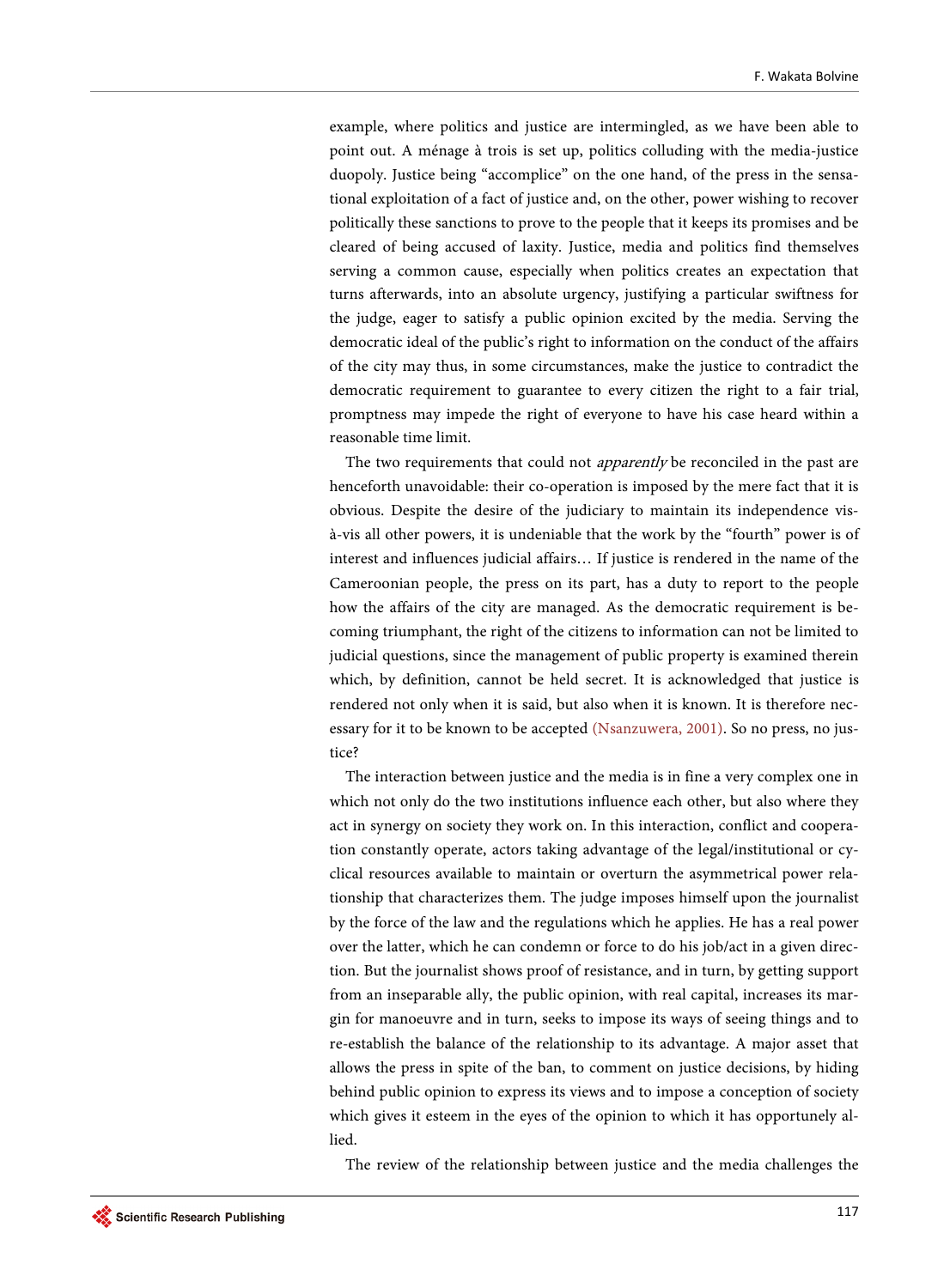interaction between these two institutions in a permanent duality and broadens the scope of analysis in order to question in fine the relationships or representations that underlie the relations between justice and society, considered no longer solely in the restrictive sense of media-based society but of a society of individuals lato sensu, of which the press is reflection.

# **References**

- <span id="page-20-10"></span>ABE, C. (2006). Espace public et recompositions de la pratique politique au Cameroun. Polis, 13, 29-55.
- Agnes, Y. (2008). Manuel de journalisme. Paris: La Découverte.
- <span id="page-20-7"></span><span id="page-20-5"></span><span id="page-20-0"></span>Akoun, A., & Ansart, P. (1999). Dictionnaire de sociologie. Paris: Seuil.
- Baker, K.-M. (1993). Au tribunal de l'opinion. Essai sur l'imaginaire politique au XVIIIe siècle. Paris: Payot.
- <span id="page-20-1"></span>Charon, J.-M. (2007). Les journalistes et leur public: Le grand malentendu. Paris: Ed. Clémi.
- <span id="page-20-15"></span>Charon, J.-M., & Furet, C. (2000). Un secret si bien violé. La loi, le juge et le journaliste. Paris: Seuil.
- <span id="page-20-2"></span>Coppola, V. (2007). Mise en scène du discours rapporté dans une chronique judiciaire et effet sur le jugement de culpabilité. Les Cahiers du Journalisme, 17, 38-61.
- <span id="page-20-19"></span>Cornu, G. (2007). Vocabulaire juridique. Paris: PUF.
- <span id="page-20-8"></span>Descamps, P. (2005). L'avalanche de la crête du Lauzet: La mécanique d'un lynchage médiatique. Les Cahiers du journalisme, 14, 122-139.
- <span id="page-20-3"></span>Eba'a, G.-R. (2010). Les grands moments de la justice au Cameroun de 1985 à 2010. Yaoundé: Presses de l'UCAC.
- <span id="page-20-4"></span>Galembert, C., & Thomas, C. (2007). L'économie médiatique d'une nouvelle figure de la Justice: Les juges de proximité. Rapport de Recherche, Ecole normale supérieure de Cachan, Paris: Université Paris X Nanterre.
- <span id="page-20-9"></span>Garapon, A. (1994). La justice est-elle délocalisable dans les médias? Persée, Droit et Société, 26, 72-89.
- <span id="page-20-17"></span>Genoux, F. (2011). Affaire DSK: La chute des puissants est plus dure aux Etats-Unis. Le Monde.
- <span id="page-20-14"></span>Gip-Recherche (2014). Le(s) temps judiciaire(s). [www.gip-recherche-justice.fr](http://www.gip-recherche-justice.fr/)
- <span id="page-20-18"></span>Gouaze, J., Mouillaud, M., Severin, E., & Tetu, J.-F. (1979). Stratégies de la presse et du droit. Lyon: Presses Universitaires de Lyon.
- <span id="page-20-16"></span>Groupe-SOS (2012). Justice et médias: De Zola à DSK. [http://www.groupe-sos.org/actus/1838/D\\_bat\\_Justice\\_et\\_m\\_dias\\_de\\_Zola\\_DSK\\_89\\_m](http://www.groupe-sos.org/actus/1838/D_bat_Justice_et_m_dias_de_Zola_DSK_89_me_AMPS) [e\\_AMPS](http://www.groupe-sos.org/actus/1838/D_bat_Justice_et_m_dias_de_Zola_DSK_89_me_AMPS)
- <span id="page-20-13"></span>Habermas, J. (1988). L'espace public. Archéologie de la publicité comme dimension constitutive de la société bourgeoise. Paris: Payot.

<span id="page-20-6"></span>Hamilton, R.-W. H. (2006). Egypte ancienne: Le temps des Pharaons. Bath: Ed. Parragon.

- Journal de Paris (1790). Journal de Paris (pp. 205-251). 63. <https://books.google.cm/books?id=ITsTAAAAQAAJ>
- <span id="page-20-11"></span>Kant, E. (1784). Réponse à la question. Qu'est ce que les lumières? <http://lvc.philo.free.fr/Kant-Lumieres.pdf>
- <span id="page-20-12"></span>Kelly, C. (2013). De la responsabilité journalistique en temps de crise. [www.huffingpost.fr](http://www.huffingpost.fr/)

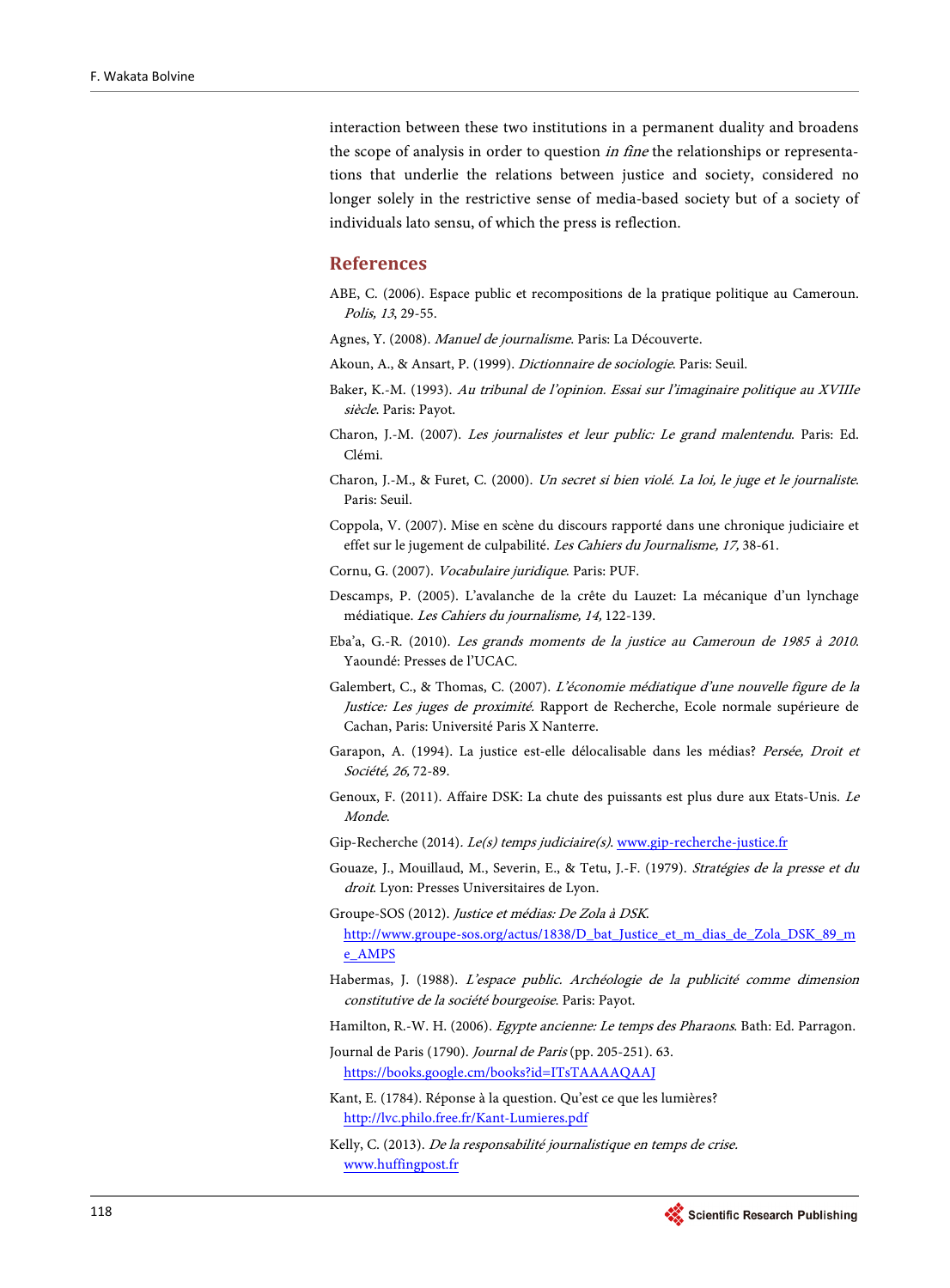- <span id="page-21-12"></span>Kitio, E. (2016). Les délais en procédure pénale camerounaise: Entre célérité et droit à un procès équitable. Yaoundé: Ed. R.S.U.
- <span id="page-21-2"></span>Ksikes, D. (2012). Le journaliste, le juge et le citoyen. <http://economia.ma/blog/le-journaliste-le-juge-et-le-citoyen>
- <span id="page-21-14"></span>Leblanc, G. (1995). Du modèle judiciaire aux procès médiatiques. Hermès, 17/18, 63-72.
- <span id="page-21-16"></span><span id="page-21-6"></span>Maigret, E. (2007). Sociologie de la communication et des médias. Paris: Armand Colin.
- Montousse, M., & Renouard, G. (2002). 100 fiches pour comprendre la sociologie. Rosny: Ed. Bréal.
- <span id="page-21-1"></span>Mouralis, G. (2002). Le procès Papon. Justice et temporalité. Revue Terrain, 55-68.
- <span id="page-21-3"></span>Nguegan, J.-F., & Essono, T. (2015). An Ethnomethological Perspective on the Conflict between Magistrates and Journalists in Cameroun. Advances in Journalism and Communication, 3, 115-122.
- Nguegan, J.-F., & Essono, T. (2015). Le droit d'informer et le monopole du dire droit au Cameroun: Conflit médiaté aux origines alibi. Yaoundé: L'Harmattan. Revue africaine d'études politiques et stratégiques, 2, 63-67.
- <span id="page-21-17"></span>Nsanzuwera, F.-X. (2001). Quelles leçons tirer des deux tribunaux pénaux internationaux. Paper Presented at the Regional Seminar on International Justice, Organized by the International Federation for Human Rights in Casablanca.
- <span id="page-21-4"></span>Oberle, D. (2004). Vivre ensemble. Le groupe en psychologie sociale. In Identité (s). L'individu, le groupe, la société (pp. 122-123). Auxerre: Sciences humaines.
- Olanguena Awono, U. (2016). Mensonges d'Etat. Yaoundé: Ed. du Schabel.
- <span id="page-21-15"></span><span id="page-21-10"></span>Ouedraogo, A. (2013). Le juge et le journaliste au Burkina-Faso. <http://lefaso.net/spip.php?article56118>
- <span id="page-21-11"></span>Pailliart, I. (1995). L'espace public et l'emprise de la communication (pp. 163-175). Grenoble: Ed. Ellerg.
- <span id="page-21-0"></span>Rieffel, R. (2005). Que sont les médias. Paris: Gallimard.
- <span id="page-21-7"></span>Ruellan, D. (2007). Le journalisme ou le professionnalisme du flou. Grenoble: Presses universitaires de Grenoble.
- <span id="page-21-5"></span>Truche, P. (1995). Le juge et la presse. Esprit, 210, 5-12.
- <span id="page-21-13"></span>Viau, L., (2003). Justice criminelle et médias: L'encadrement juridique de la liberté de la presse au Canada. Revue Générale de droit, 33, 609-634.
- <span id="page-21-8"></span>Wahnich, S. (2010). Les révoltes de l'abus de pouvoir, secrets privés, affaires d'Etat. [http://www.lemonde.fr/idees/article/2010/07/21/les-revoltes-de-l-abus-de-pouvoir-secr](http://www.lemonde.fr/idees/article/2010/07/21/les-revoltes-de-l-abus-de-pouvoir-secrets-prives-affaires-d-etat_1390411_3232.html) [ets-prives-affaires-d-etat\\_1390411\\_3232.html](http://www.lemonde.fr/idees/article/2010/07/21/les-revoltes-de-l-abus-de-pouvoir-secrets-prives-affaires-d-etat_1390411_3232.html)
- <span id="page-21-9"></span>Wakata Bolvine, F. (2016). Les trois temps du journalisme camerounais. Fréquence Sud, 22, 9-42.
- Wikipédia, l'encyclopédie libre (2017). [http://fr.wikipedia.org/w/index.php?title=Histoire\\_de\\_la\\_presse\\_%C3%A9crite\\_en\\_Fr](http://fr.wikipedia.org/w/index.php?title=Histoire_de_la_presse_%C3%A9crite_en_France&oldid=136547813) [ance&oldid=136547813](http://fr.wikipedia.org/w/index.php?title=Histoire_de_la_presse_%C3%A9crite_en_France&oldid=136547813)